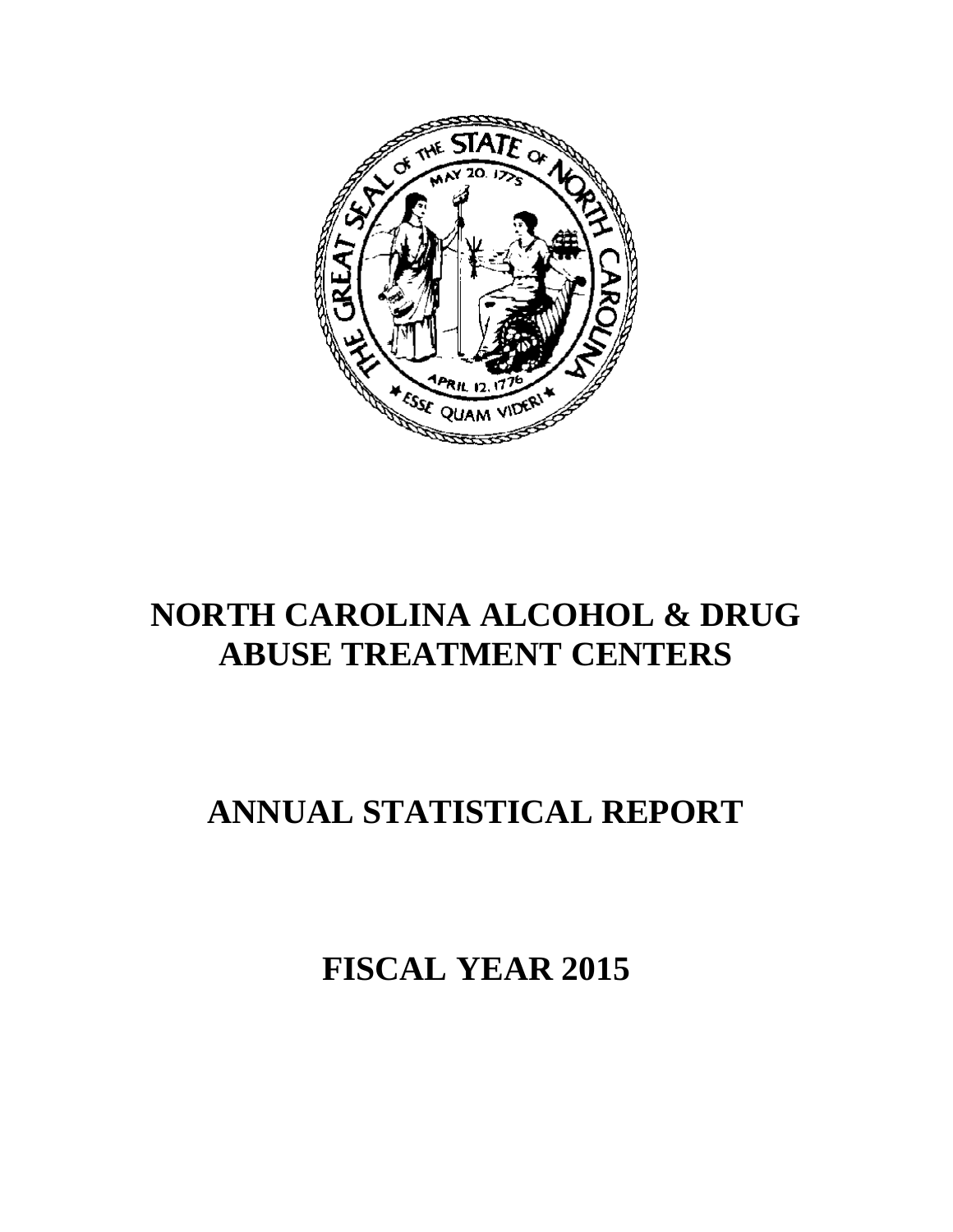**TITLE:** Annual Statistical Report North Carolina Alcohol & Drug Abuse Treatment Centers Fiscal Year 2015

#### **NUMBER OF PAGES:** 17

#### **OFFICE OF PRIMARY RESPONSIBILITY:** Information Technology Section

Data Support Branch Division of Mental Health, Developmental Disabilities and Substance Abuse Services 3013 Mail Service Center Raleigh, N. C. 27699-3013 (919) 733-4460

#### **PRINCIPAL AUTHOR OR COMPILER:** Bill Satterfield

Business & Technology Applications Analyst Matthew McMorran Business & Technology Applications Analyst Judy Boone Business Systems Analyst

**PUBLICATION DATE:** May, 2016

\_\_\_\_\_\_\_\_\_\_\_\_\_\_\_\_\_\_\_\_\_\_\_\_\_\_\_\_\_\_\_\_\_\_\_\_\_\_\_\_\_\_\_\_\_\_\_\_\_\_\_\_\_\_\_\_\_\_\_\_\_\_\_\_\_\_\_\_\_\_\_\_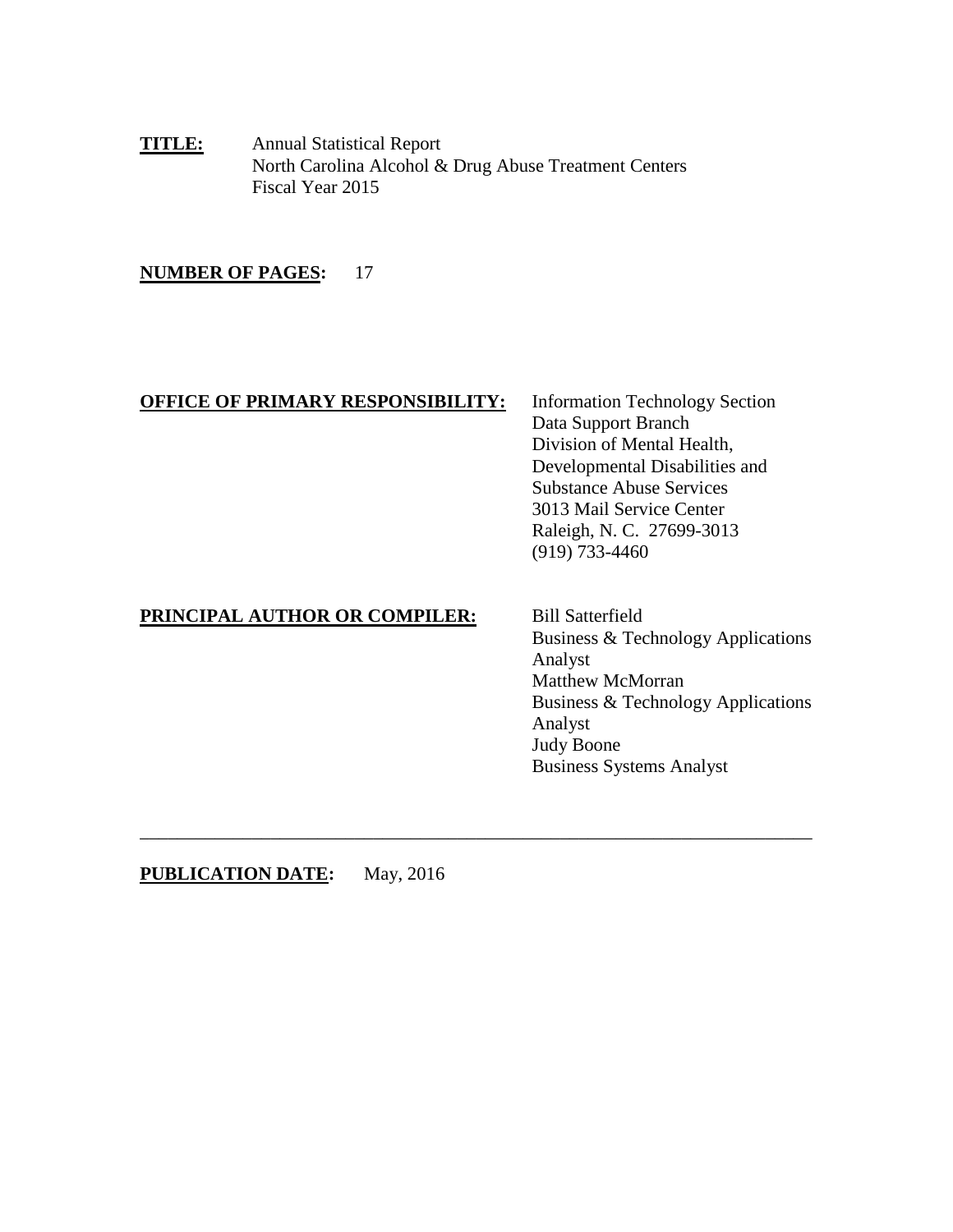# **ANNUAL STATISTICAL REPORT FISCAL YEAR 2014-2015 NORTH CAROLINA ALCOHOL & DRUG ABUSE TREATMENT CENTERS**

#### **INTRODUCTION:**

This is an annual report providing information from selected service indicators on the North Carolina Alcohol & Drug Abuse Treatment Centers (ADATCs). Data included in the report are compiled from client admissions, client movements including discharges, and client diagnostic information. The data are stored in the Division of Mental Health, Developmental Disabilities, and Substance Abuse Services Client Data Warehouse(CDW). This report only includes data on inpatient stays.

 Six detail summary tables are presented in this report. Eight additional graphs are provided to highlight data in the summary tables. Table 1 provides population summary data for fiscal year **2015** for each of the three Alcohol & Drug Abuse Treatment Centers. Data on persons served by region and county are presented in Table 2a, Table 2b, and Table 2c. Table 3a provides demographic characteristics of the persons served at the three ADATCs. Table 3b shows the number of persons served by the three ADATCs by employment status and education. Table 3c reflects the number of persons served by the three ADATCs, for two populations of special interest, pregnant women and injection drug users, shown by commitment level, and by diagnosis. Table 4 provides a comparison of major service indicators for the past ten fiscal years. And Table 5 provides Discharge Days and Average Length of Stay for each of the three Alcohol & Drug Abuse Treatment Centers. Table 6a displays the primary drug of choice for each of the three Alcohol & Drug Abuse Treatment Centers.

#### **ADMISSIONS:**

 Admissions have decreased by **8.03%,** from **3,847** in fiscal year **2014** to **3,538** in fiscal year **2015**.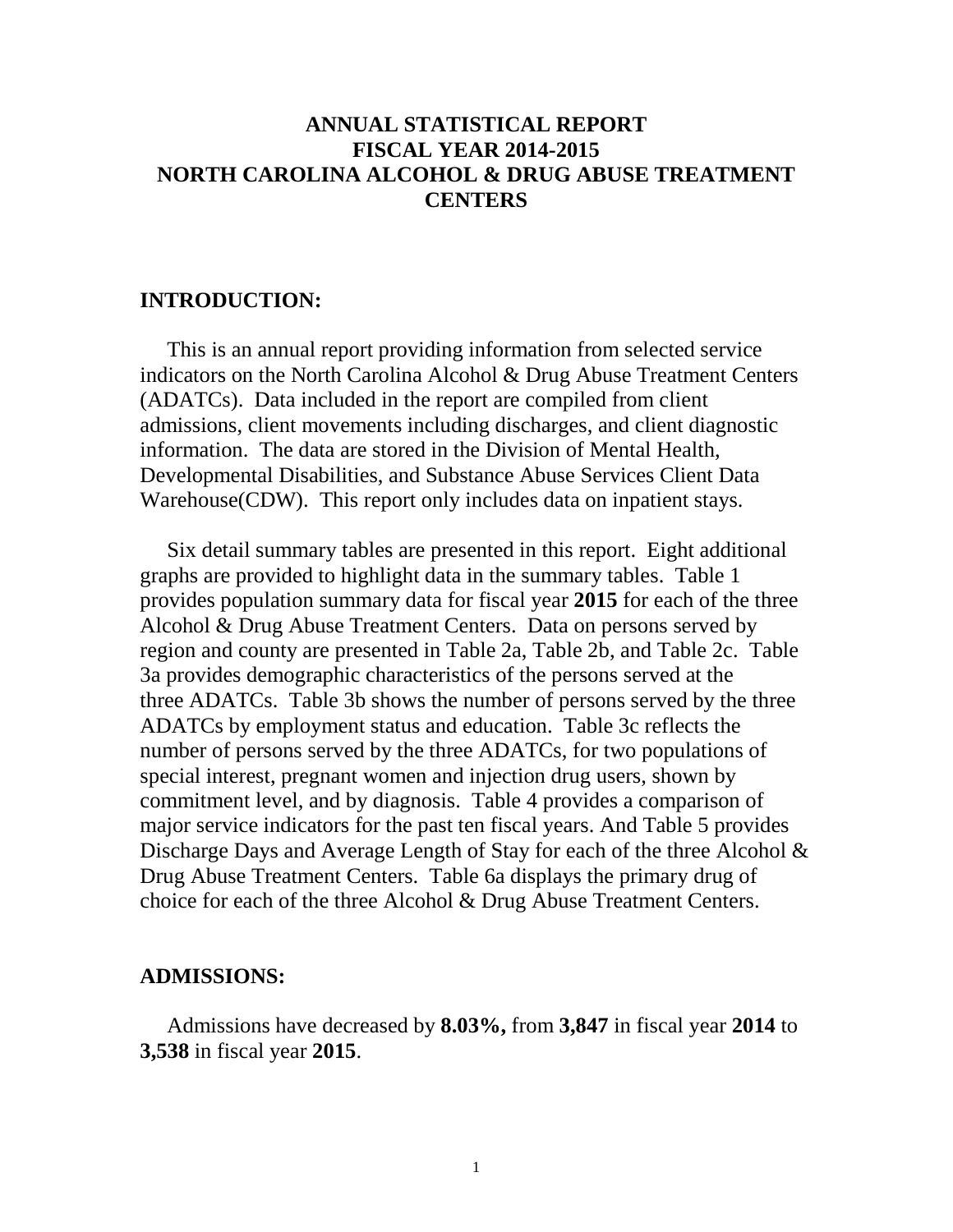#### **DISCHARGES:**

 During fiscal year 2015, there were a total of **3,583** direct discharges, indirect discharges, deaths, Transfer-outs and program completions. **Thirty-eight percent** (**38%**) of total separations were program completions. There were no deaths reported during **FY15**.

### **PERSONS SERVED:**

 The statistic "Persons Served" is calculated by summing the book population at the beginning of the fiscal year plus all admissions and readmissions during the year. There were a total of **3,698** persons served in state Alcohol & Drug Abuse Treatment Centers during fiscal year **2015**.

The number of "Persons Served" is the sum of the resident population and on leaves at the beginning of the fiscal year plus the number of admissions during the fiscal year. Table 2 show the number of persons served by the three ADATCs from each county in the state. Also shown for each county is the ratio of persons served per 100,000 county population. Table 2 shows the number of persons served by the three ADATC's selected indicators. The "Persons Served" rate ranges from a high of **193** in Vance County to a low of **0** in Camden, Davidson and Tyrrell Counties, with an overall statewide rate of **37**.

 The average length of stay in **FY15** was **14.30** days, a **1.79** days decrease from **16.09** days in **FY14**. The length of stay increased at JFK by **2.02 d**ays from **17.93** in **FY14** to **15.91** in **FY15**. RJB's length of stay decreased by **1.48** days. At WBJ, the length of stay decreased by **2.33** days.

 **36.5%** percent of persons served at the ADATCs in **FY15** were women, a decrease from **37.3%** in **FY14**. The percentage of nonwhite persons served at ADATCs was **21.3%** in **FY15**, a decrease from **22.7%** in **FY14**.

 For fiscal year **2015**, **44.1%** of the persons served reported alcohol as their primary drug of choice and **10.9%** reported cocaine. In **FY15**, cocaine, as a primary drug of choice, decreased by **1.6** % and alcohol, as a primary drug of choice, increased by **2.2%** compared to **FY14**.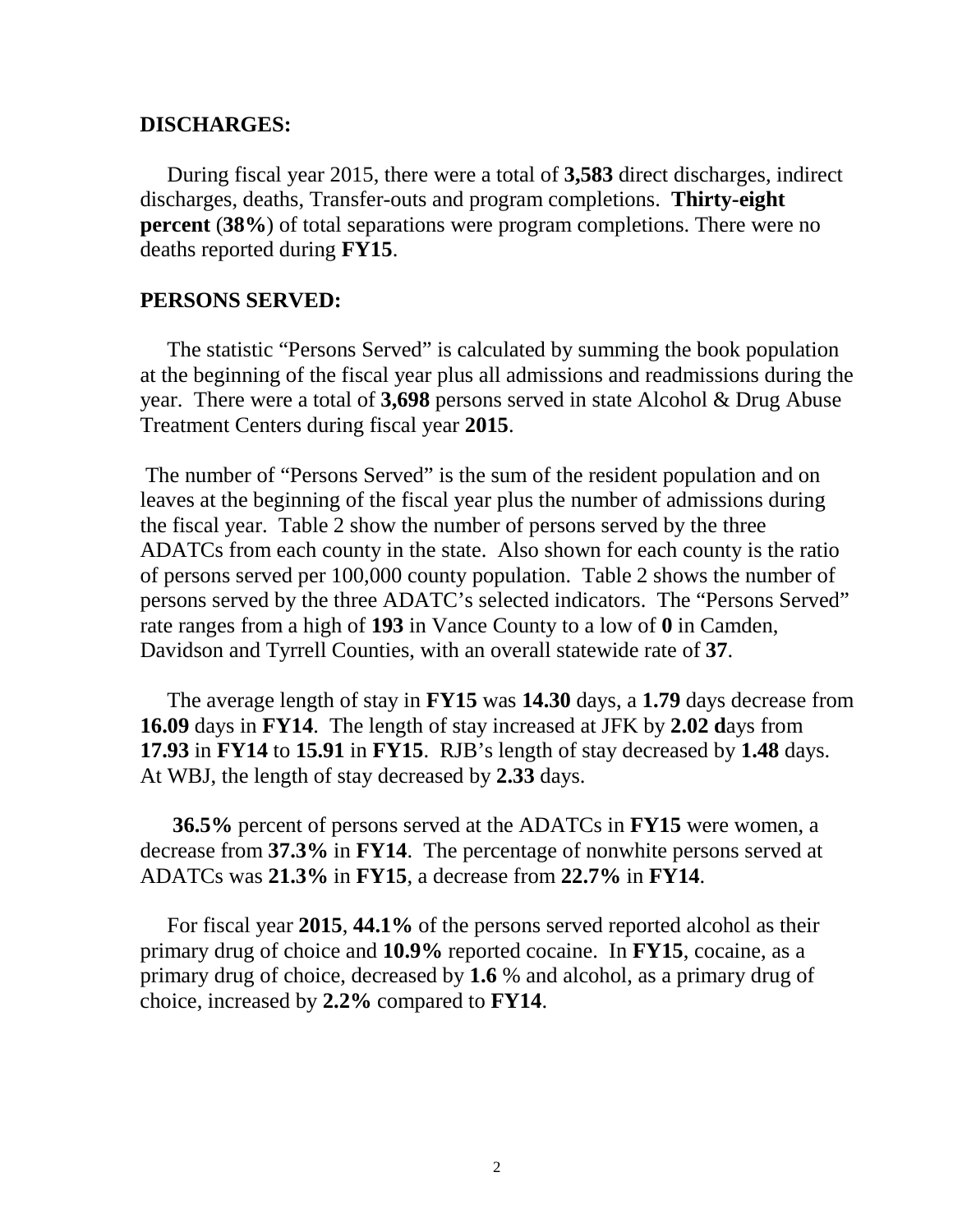## TABLE 1

#### FISCAL YEAR 2014-2015 SERVICE INDICATORS

### NORTH CAROLINA STATE ALCOHOL AND DRUG ABUSE TREATMENT CENTERS (ADATC's)

| <b>SERVICE INDICATOR</b>                                                                                                                                                                                                                                      | <b>TOTAL</b>                                                                | <b>ADATC</b><br><b>JFK</b>                                         | <b>ADATC</b><br><b>WBJ</b>                                                 | <b>ADATC</b><br><b>RJB</b>                                         |
|---------------------------------------------------------------------------------------------------------------------------------------------------------------------------------------------------------------------------------------------------------------|-----------------------------------------------------------------------------|--------------------------------------------------------------------|----------------------------------------------------------------------------|--------------------------------------------------------------------|
| TOTAL BOOK POPULATION (07/01/14)                                                                                                                                                                                                                              | 160                                                                         | 49                                                                 | 54                                                                         | 57                                                                 |
| <b>TOTAL ADMISSIONS</b>                                                                                                                                                                                                                                       | 3,538                                                                       | 1,236                                                              | 1,048                                                                      | 1,254                                                              |
| <b>TOTAL SEPARATIONS</b><br><b>Direct Discharges</b><br><b>Indirect Discharges</b><br>Deaths<br><b>Transfers Out</b><br>Program Completion *<br>Other<br><b>DISCHARGE REFERRALS</b><br>Self<br><b>LMEs (Local Managing Entities)</b><br><b>State Facility</b> | 3,583<br>1,522<br>2<br>0<br>3<br>1,362<br>694<br>3,583<br>30<br>2,207<br>14 | 1,251<br>569<br>2<br>0<br>485<br>194<br>1,251<br>30<br>1,147<br>13 | 1,065<br>520<br>0<br>0<br>461<br>83<br>1,267<br>$\Omega$<br>14<br>$\Omega$ | 1,267<br>433<br>0<br>$\Omega$<br>416<br>417<br>1,065<br>0<br>1,046 |
| Other<br><b>General Hospital</b>                                                                                                                                                                                                                              | 1,320<br>12                                                                 | 53<br>8                                                            | 1,253<br>0                                                                 | 14<br>4                                                            |
| TOTAL BOOK POPULATION (06/30/15)                                                                                                                                                                                                                              | 115                                                                         | 34                                                                 | 37                                                                         | 44                                                                 |
| PERCENT OCCUPIED DURING YEAR*                                                                                                                                                                                                                                 | 69%                                                                         | 80%                                                                | 52%                                                                        | 75%                                                                |
| AVERAGE DAILY RESIDENT POPULATION                                                                                                                                                                                                                             | 135                                                                         | 54                                                                 | 35                                                                         | 46                                                                 |

 $JFK Capacity = 68$  WBJ Capacity = 66 RJB Capacity = 62

\* Program Completion category was discontinued in SFY 15. These discharges are comparable to Direct Discharges.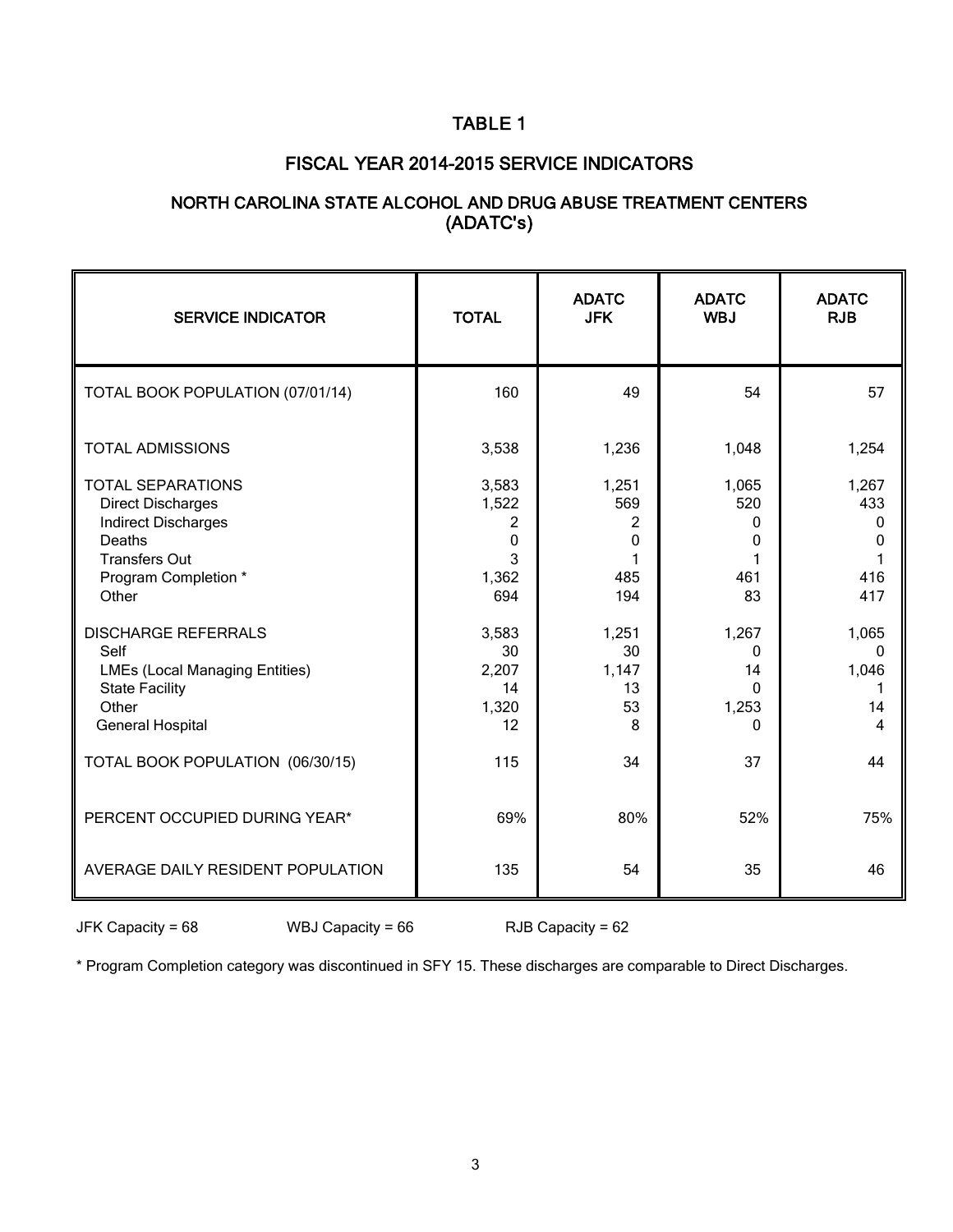#### NORTH CAROLINA ALCOHOL AND DRUG ABUSE TREATMENT CENTERS BY LME AND RESPONSIBLE COUNTY PERSONS SERVED DURING FY2014-2015

#### TABLE 2

| <b>STATE</b><br><b>AND</b><br><b>COUNTIES</b><br><b>NORTH CAROLINA</b>                                | RES. POP.<br><b>AND ON</b><br><b>LEAVES</b><br>7/1/2014<br>$\sqrt{1}$ | <b>ADMIS-</b><br><b>SIONS</b><br>$\mathbf{r}$                              | <b>PERSONS</b><br><b>SERVED</b><br>$\sqrt{3}$                                 | <b>RATE**</b><br><b>PERSONS</b><br><b>SERVED</b><br><b>PER</b><br>100,000<br>POP. | <b>STATE</b><br><b>AND</b><br><b>COUNTIES</b><br><b>NORTH CAROLINA</b>                                                               | RES. POP.<br><b>AND ON</b><br><b>LEAVES</b><br>7/1/2014        | <b>ADMIS-</b><br><b>SIONS</b>                                 | <b>PERSONS</b><br><b>SERVED</b>                               | <b>RATE**</b><br><b>PERSONS</b><br><b>SERVED</b><br><b>PER</b><br>100,000<br>POP. |
|-------------------------------------------------------------------------------------------------------|-----------------------------------------------------------------------|----------------------------------------------------------------------------|-------------------------------------------------------------------------------|-----------------------------------------------------------------------------------|--------------------------------------------------------------------------------------------------------------------------------------|----------------------------------------------------------------|---------------------------------------------------------------|---------------------------------------------------------------|-----------------------------------------------------------------------------------|
| <b>STATE TOTAL/1</b>                                                                                  | 160                                                                   | 3,538                                                                      | 3,698                                                                         | $\overline{37}$                                                                   |                                                                                                                                      |                                                                |                                                               |                                                               |                                                                                   |
| Alliance Behavioral<br>Durham<br>Wake<br>Johnston<br>Cumberland                                       | 22<br>9<br>13<br>$\mathbf 0$<br>0                                     | 468<br>220<br>219<br>20<br>9                                               | 490<br>229<br>232<br>20<br>9                                                  |                                                                                   | 27 Centerpoint<br>77 Davie<br>23 Forsyth<br>11 Stokes<br>3 Rockingham                                                                | 4<br>0<br>2<br>1<br>1                                          | 71<br>$\overline{2}$<br>60<br>1<br>8                          | 75<br>$\overline{c}$<br>62<br>$\overline{c}$<br>9             | 14<br>5<br>17<br>4<br>10                                                          |
| <b>Cardinal Innovations</b><br>Granville<br>Halifax<br>Mecklenburg<br>Warren<br>Cabarrus<br>Stanly    | 29<br>3<br>0<br>3<br>$\Omega$<br>0                                    | 603<br>61<br>24<br>69<br>16<br>6<br>$\overline{2}$                         | 632<br>64<br>24<br>72<br>17<br>6<br>2                                         | 25<br>3                                                                           | 110 Coastal Care<br>45 Onslow<br>Carteret<br>83 Pender<br>3 New Hanover<br><b>Brunswick</b>                                          | 8<br>0<br>0<br>$\mathbf{1}$<br>4<br>3                          | 353<br>21<br>22<br>26<br>230<br>54                            | 361<br>21<br>22<br>27<br>234<br>57                            | 54<br>11<br>32<br>47<br>106<br>47                                                 |
| Alamance<br>Franklin<br>Davidson<br>Vance<br>Rowan<br>Person<br>Orange<br>Union<br>Caswell<br>Chatham | 7<br>0<br>$\Omega$<br>1<br>8<br>$\overline{2}$<br>1                   | 176<br>34<br>$\mathbf 0$<br>86<br>$\mathbf{1}$<br>13<br>88<br>3<br>8<br>16 | 183<br>34<br>$\mathbf 0$<br>87<br>2<br>14<br>96<br>$\overline{4}$<br>10<br>17 | 116<br>53<br>$\overline{2}$                                                       | Eastpointe<br>193 Nash<br>1 Wayne<br>36 Sampson<br>68 Greene<br>Lenoir<br>42 Edgecombe<br>24 Wilson<br>Duplin<br>Robeson<br>Columbus | 19<br>1<br>$\mathbf 2$<br>1<br>0<br>2<br>4<br>5<br>0<br>0<br>2 | 231<br>20<br>41<br>8<br>10<br>31<br>25<br>39<br>8<br>26<br>13 | 250<br>21<br>43<br>9<br>10<br>33<br>29<br>44<br>8<br>26<br>15 | 30<br>22<br>34<br>14<br>47<br>56<br>52<br>54<br>13<br>20<br>26                    |
|                                                                                                       |                                                                       |                                                                            |                                                                               |                                                                                   | Scotland<br>Bladen                                                                                                                   | $\mathbf{1}$<br>1                                              | 3<br>7                                                        | 4<br>8                                                        | 11<br>23                                                                          |

 \*EXCLUDES VISITING PATIENTS AND OUTPATIENTS, INCLUDES TRANSFERS-IN \*\*PERSONS SERVED RATE PER 100,000 NC POPULATION

(2015 POPULATION PROJECTIONS)

/1 INCLUDES 0 OUT OF STATE RESIDENTS

/2 INCLUDES 5 OUT OF STATE RESIDENTS

/3 INCLUDES 5 OUT OF STATE RESIDENTS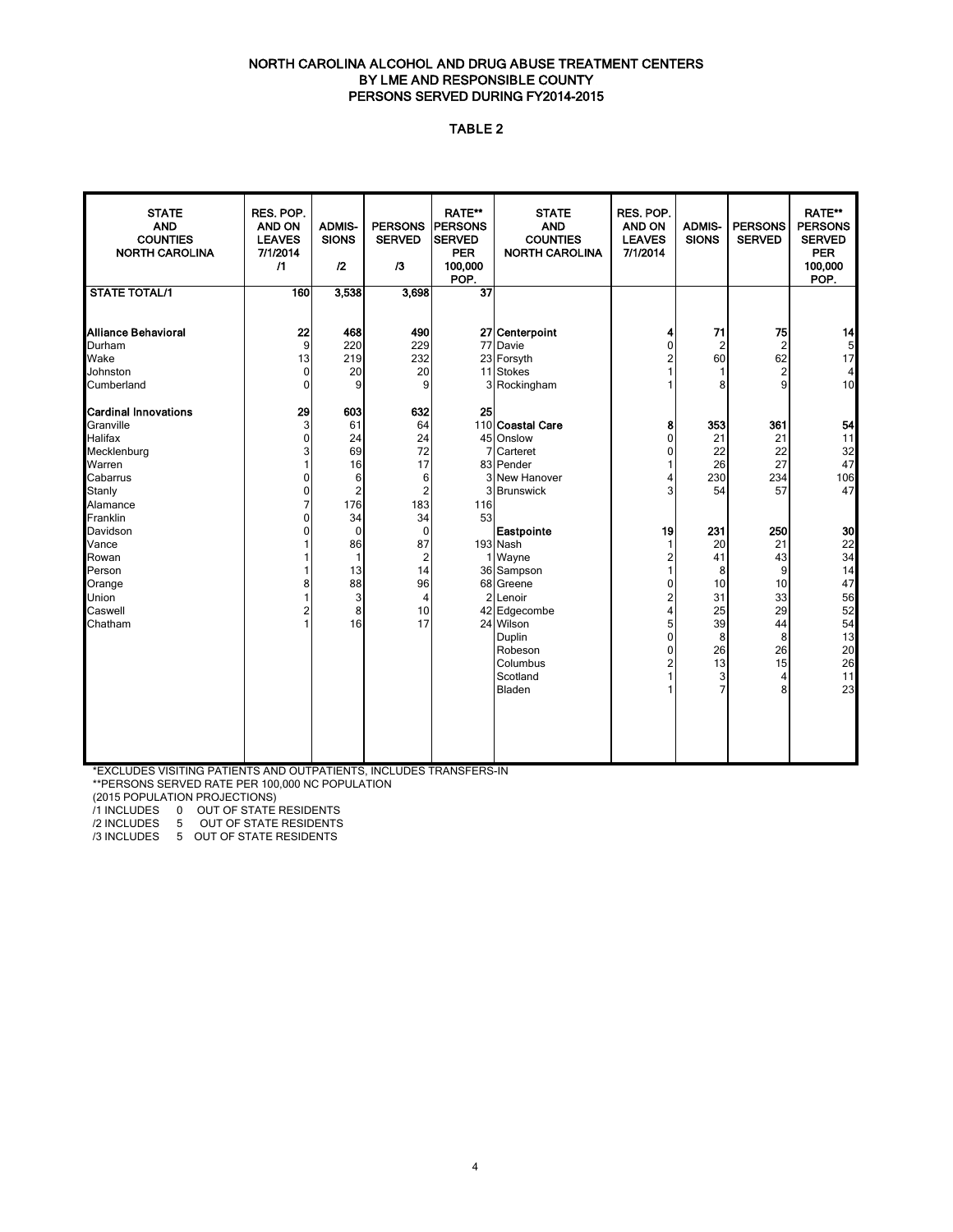#### NORTH CAROLINA ALCOHOL AND DRUG ABUSE TREATMENT CENTERS BY LME AND RESPONSIBLE COUNTY PERSONS SERVED DURING FY2014-2015

#### TABLE 2

| <b>STATE</b><br>RES. POP.<br><b>RATE**</b><br><b>STATE</b><br>RES. POP.<br><b>AND</b><br>AND ON<br><b>ADMIS-</b><br><b>PERSONS</b><br><b>IPERSONS</b><br><b>AND</b><br>AND ON<br><b>ADMIS-</b><br><b>PERSONS</b><br><b>COUNTIES</b><br><b>LEAVES</b><br><b>SIONS</b><br><b>SERVED</b><br><b>COUNTIES</b><br><b>LEAVES</b><br><b>SIONS</b><br><b>SERVED</b><br><b>SERVED</b><br><b>NORTH CAROLINA</b><br>7/1/2014<br><b>PER</b><br><b>NORTH CAROLINA</b><br>7/1/2014<br>$\sqrt{1}$<br>$\mathbf{r}$<br>$\sqrt{3}$<br>100,000<br>POP. | <b>RATE**</b><br><b>PERSONS</b><br><b>SERVED</b><br><b>PER</b><br>100,000<br>POP. |
|------------------------------------------------------------------------------------------------------------------------------------------------------------------------------------------------------------------------------------------------------------------------------------------------------------------------------------------------------------------------------------------------------------------------------------------------------------------------------------------------------------------------------------|-----------------------------------------------------------------------------------|
| <b>STATE TOTAL/1</b><br>160<br>3,538<br>$\overline{37}$<br>3,698                                                                                                                                                                                                                                                                                                                                                                                                                                                                   |                                                                                   |
| 20<br>ЕСВН<br>364<br>384<br>173<br>62 Partners Behavioral<br>9                                                                                                                                                                                                                                                                                                                                                                                                                                                                     | 20<br>182                                                                         |
| $\overline{2}$<br>9 Surry<br>15<br>Northampton<br>$\Omega$<br>2<br>0                                                                                                                                                                                                                                                                                                                                                                                                                                                               | 20<br>15                                                                          |
| $\pmb{0}$<br>$\mathbf 0$<br><b>Burke</b><br>46<br>Camden<br>0                                                                                                                                                                                                                                                                                                                                                                                                                                                                      | 53<br>47                                                                          |
| 2<br>29 Cleveland<br>18<br>Jones<br>3<br>1                                                                                                                                                                                                                                                                                                                                                                                                                                                                                         | 19<br>19                                                                          |
| Hyde<br>$\mathbf{1}$<br>17 Lincoln<br>3<br>$\mathbf 0$<br>1<br>3                                                                                                                                                                                                                                                                                                                                                                                                                                                                   | $\overline{7}$<br>6                                                               |
| Pamlico<br>9<br>9<br>68 Yadkin<br>6<br>$\mathbf 0$                                                                                                                                                                                                                                                                                                                                                                                                                                                                                 | 7<br>19                                                                           |
| 11<br>203<br>214<br>28<br>Pitt<br>122 Iredell<br>2                                                                                                                                                                                                                                                                                                                                                                                                                                                                                 | 18<br>30                                                                          |
| 30<br>$\mathbf 0$<br>5<br>5<br>25 Catawba<br><b>Bertie</b>                                                                                                                                                                                                                                                                                                                                                                                                                                                                         | 20<br>31                                                                          |
| Gates<br>27<br>0<br>8 Gaston<br>1<br>1<br>$\Omega$                                                                                                                                                                                                                                                                                                                                                                                                                                                                                 | 13<br>27                                                                          |
| Perquimans<br>37<br>$\mathbf 0$<br>5<br>5                                                                                                                                                                                                                                                                                                                                                                                                                                                                                          |                                                                                   |
| 2<br><b>Hertford</b><br>1<br>8                                                                                                                                                                                                                                                                                                                                                                                                                                                                                                     |                                                                                   |
| 27<br>$\overline{4}$<br>Chowan<br>$\Omega$<br>$\overline{4}$                                                                                                                                                                                                                                                                                                                                                                                                                                                                       |                                                                                   |
| 67<br>66<br>70<br>Craven<br>4                                                                                                                                                                                                                                                                                                                                                                                                                                                                                                      |                                                                                   |
| $\mathbf 0$<br>$\mathbf 0$<br><b>Sandhills</b><br>13<br>269<br><b>Tyrrell</b><br>$\Omega$                                                                                                                                                                                                                                                                                                                                                                                                                                          | 26<br>282                                                                         |
| 13<br>14<br>29<br><b>Beaufort</b><br>29 Randolph<br>$\overline{2}$                                                                                                                                                                                                                                                                                                                                                                                                                                                                 | 22<br>31                                                                          |
| Washington<br>5<br>5<br>40 Lee<br>$\overline{2}$<br>45<br>$\mathbf 0$                                                                                                                                                                                                                                                                                                                                                                                                                                                              | 79<br>47                                                                          |
| 5<br>5<br>Martin<br>21 Harnett<br>2<br>40<br>$\Omega$                                                                                                                                                                                                                                                                                                                                                                                                                                                                              | 33<br>42                                                                          |
| 15<br>16<br>40 Richmond<br>$\overline{2}$<br>40<br>Pasquotank                                                                                                                                                                                                                                                                                                                                                                                                                                                                      | 92<br>42                                                                          |
| 25<br>26<br>73 Moore<br>36<br>$\overline{2}$<br>Dare                                                                                                                                                                                                                                                                                                                                                                                                                                                                               | 40<br>38                                                                          |
| $\overline{2}$<br>$\overline{2}$<br>Currituck<br>$\Omega$<br>8 Montgomery<br>0<br>1                                                                                                                                                                                                                                                                                                                                                                                                                                                | $\overline{4}$<br>1                                                               |
| Hoke<br>10<br>$\Omega$                                                                                                                                                                                                                                                                                                                                                                                                                                                                                                             | 10<br>19                                                                          |
| Anson<br>7<br>0                                                                                                                                                                                                                                                                                                                                                                                                                                                                                                                    | 7<br>26                                                                           |
| Guilford<br>61<br>3                                                                                                                                                                                                                                                                                                                                                                                                                                                                                                                | 12<br>64                                                                          |
|                                                                                                                                                                                                                                                                                                                                                                                                                                                                                                                                    |                                                                                   |
|                                                                                                                                                                                                                                                                                                                                                                                                                                                                                                                                    |                                                                                   |
|                                                                                                                                                                                                                                                                                                                                                                                                                                                                                                                                    |                                                                                   |
|                                                                                                                                                                                                                                                                                                                                                                                                                                                                                                                                    |                                                                                   |
|                                                                                                                                                                                                                                                                                                                                                                                                                                                                                                                                    |                                                                                   |
|                                                                                                                                                                                                                                                                                                                                                                                                                                                                                                                                    |                                                                                   |
|                                                                                                                                                                                                                                                                                                                                                                                                                                                                                                                                    |                                                                                   |

\*EXCLUDES VISITING PATIENTS AND OUTPATIENTS, INCLUDES TRANSFERS-IN

\*\*PERSONS SERVED RATE PER 100,000 NC POPULATION

(2015 POPULATION PROJECTIONS)

/1 INCLUDES 0 OUT OF STATE RESIDENTS

/2 INCLUDES 5 OUT OF STATE RESIDENTS

/3 INCLUDES 5 OUT OF STATE RESIDENTS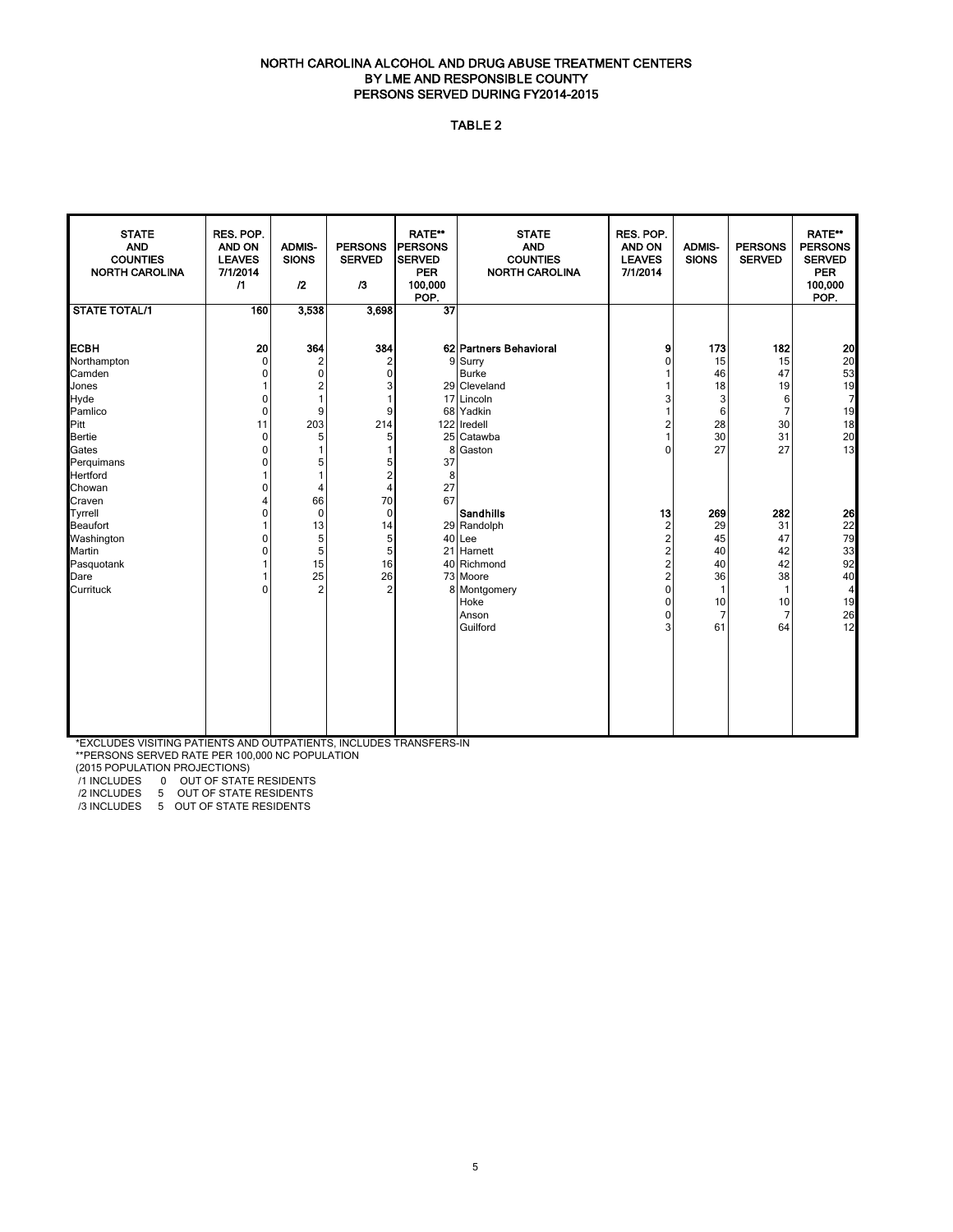#### NORTH CAROLINA ALCOHOL AND DRUG TREATMENT CENTERS BY LME AND RESPONSIBLE COUNTY PERSONS SERVED DURING FY 2014-2015

#### TABLE 2

| <b>STATE</b><br><b>AND</b><br><b>COUNTIES</b><br><b>NORTH CAROLINA</b> | RES. POP.<br>AND ON<br><b>LEAVES</b><br>7/1/2014<br>$\sqrt{1}$ | <b>ADMIS-</b><br><b>SIONS</b><br>12 | <b>PERSONS</b><br><b>SERVED</b><br>/3 | <b>RATE**</b><br><b>PERSONS</b><br><b>SERVED</b><br><b>PER</b><br>100,000<br>POP | <b>STATE</b><br><b>AND</b><br><b>COUNTIES</b><br><b>NORTH CAROLINA</b> | RES. POP.<br>AND ON<br><b>LEAVES</b><br>7/1/2014 | <b>ADMIS-</b><br><b>SIONS</b> | <b>PERSONS</b><br><b>SERVED</b> | <b>RATE**</b><br><b>PERSONS</b><br><b>SERVED</b><br><b>PER</b><br>100,000<br>POP. |
|------------------------------------------------------------------------|----------------------------------------------------------------|-------------------------------------|---------------------------------------|----------------------------------------------------------------------------------|------------------------------------------------------------------------|--------------------------------------------------|-------------------------------|---------------------------------|-----------------------------------------------------------------------------------|
| <b>STATE TOTAL/1</b>                                                   | 160                                                            | 3,538                               | 3,698                                 | $\overline{37}$                                                                  |                                                                        |                                                  |                               |                                 |                                                                                   |
| Smoky Mountain                                                         | 36                                                             | 1,000                               | 1036                                  |                                                                                  | 95 Unknown                                                             | 0                                                | 1                             | 1                               |                                                                                   |
| Wilkes                                                                 | 0                                                              | 35                                  | 35                                    | 50                                                                               |                                                                        |                                                  |                               |                                 |                                                                                   |
| Haywood                                                                | 5                                                              | 82                                  | 87                                    | 145                                                                              |                                                                        |                                                  |                               |                                 |                                                                                   |
| Caldwell                                                               | $\overline{c}$                                                 | 62                                  | 64                                    | 78                                                                               |                                                                        |                                                  |                               |                                 |                                                                                   |
| Watauga                                                                | 0                                                              | 10                                  | 10                                    | 19                                                                               |                                                                        |                                                  |                               |                                 |                                                                                   |
| Yancey                                                                 | 0                                                              | $\overline{7}$                      | $\overline{7}$                        | 39                                                                               |                                                                        |                                                  |                               |                                 |                                                                                   |
| Transylvania                                                           | 0                                                              | 14                                  | 14                                    | 41                                                                               |                                                                        |                                                  |                               |                                 |                                                                                   |
| McDowell                                                               | 0                                                              | 26                                  | 26                                    | 57                                                                               |                                                                        |                                                  |                               |                                 |                                                                                   |
| Alexander                                                              | 0                                                              | 11                                  | 11                                    | 29                                                                               |                                                                        |                                                  |                               |                                 |                                                                                   |
| Buncombe                                                               | 14                                                             | 418                                 | 432                                   | 170                                                                              |                                                                        |                                                  |                               |                                 |                                                                                   |
| Madison                                                                |                                                                | 14                                  | 15                                    | 69                                                                               |                                                                        |                                                  |                               |                                 |                                                                                   |
| Mitchell                                                               | 0                                                              | 3                                   | 3                                     | 19                                                                               |                                                                        |                                                  |                               |                                 |                                                                                   |
| Henderson                                                              | 5                                                              | 84                                  | 89                                    | 79                                                                               |                                                                        |                                                  |                               |                                 |                                                                                   |
| Rutherford                                                             | $\overline{\mathbf{c}}$                                        | 58                                  | 60                                    | 89                                                                               |                                                                        |                                                  |                               |                                 |                                                                                   |
| Clay<br>Cherokee                                                       | 0                                                              | 5<br>48                             | 5                                     | 46                                                                               |                                                                        |                                                  |                               |                                 |                                                                                   |
|                                                                        | 2                                                              | 8                                   | 50                                    | 183<br>45                                                                        |                                                                        |                                                  |                               |                                 |                                                                                   |
| Avery<br>Ashe                                                          | 0<br>2                                                         | 8                                   | 8<br>10                               | 36                                                                               |                                                                        |                                                  |                               |                                 |                                                                                   |
|                                                                        | 0                                                              | 3                                   |                                       | 27                                                                               |                                                                        |                                                  |                               |                                 |                                                                                   |
| Alleghany<br>Swain                                                     | 0                                                              | 16                                  | 3<br>16                               | 107                                                                              |                                                                        |                                                  |                               |                                 |                                                                                   |
| Macon                                                                  | 2                                                              | 40                                  | 42                                    | 120                                                                              |                                                                        |                                                  |                               |                                 |                                                                                   |
| Jackson                                                                |                                                                | 31                                  | 32                                    | 78                                                                               |                                                                        |                                                  |                               |                                 |                                                                                   |
| Graham                                                                 | 0                                                              | 10                                  | 10                                    | 112                                                                              |                                                                        |                                                  |                               |                                 |                                                                                   |
| Polk                                                                   | 0                                                              | $\overline{7}$                      | $\overline{7}$                        | 34                                                                               |                                                                        |                                                  |                               |                                 |                                                                                   |
|                                                                        |                                                                |                                     |                                       |                                                                                  |                                                                        |                                                  |                               |                                 |                                                                                   |
|                                                                        |                                                                |                                     |                                       |                                                                                  |                                                                        |                                                  |                               |                                 |                                                                                   |
|                                                                        |                                                                |                                     |                                       |                                                                                  |                                                                        |                                                  |                               |                                 |                                                                                   |
|                                                                        |                                                                |                                     |                                       |                                                                                  |                                                                        |                                                  |                               |                                 |                                                                                   |
|                                                                        |                                                                |                                     |                                       |                                                                                  |                                                                        |                                                  |                               |                                 |                                                                                   |

\*EXCLUDES VISITING PATIENTS AND OUTPATIENTS, INCLUDES TRANSFERS-IN

\*\*PERSONS SERVED RATE PER 100,000 NC POPULATION

(2015 POPULATION PROJECTIONS)

/1 INCLUDES 0 OUT OF STATE RESIDENTS

/2 INCLUDES 5 OUT OF STATE RESIDENTS /3 INCLUDES 5 OUT OF STATE RESIDENTS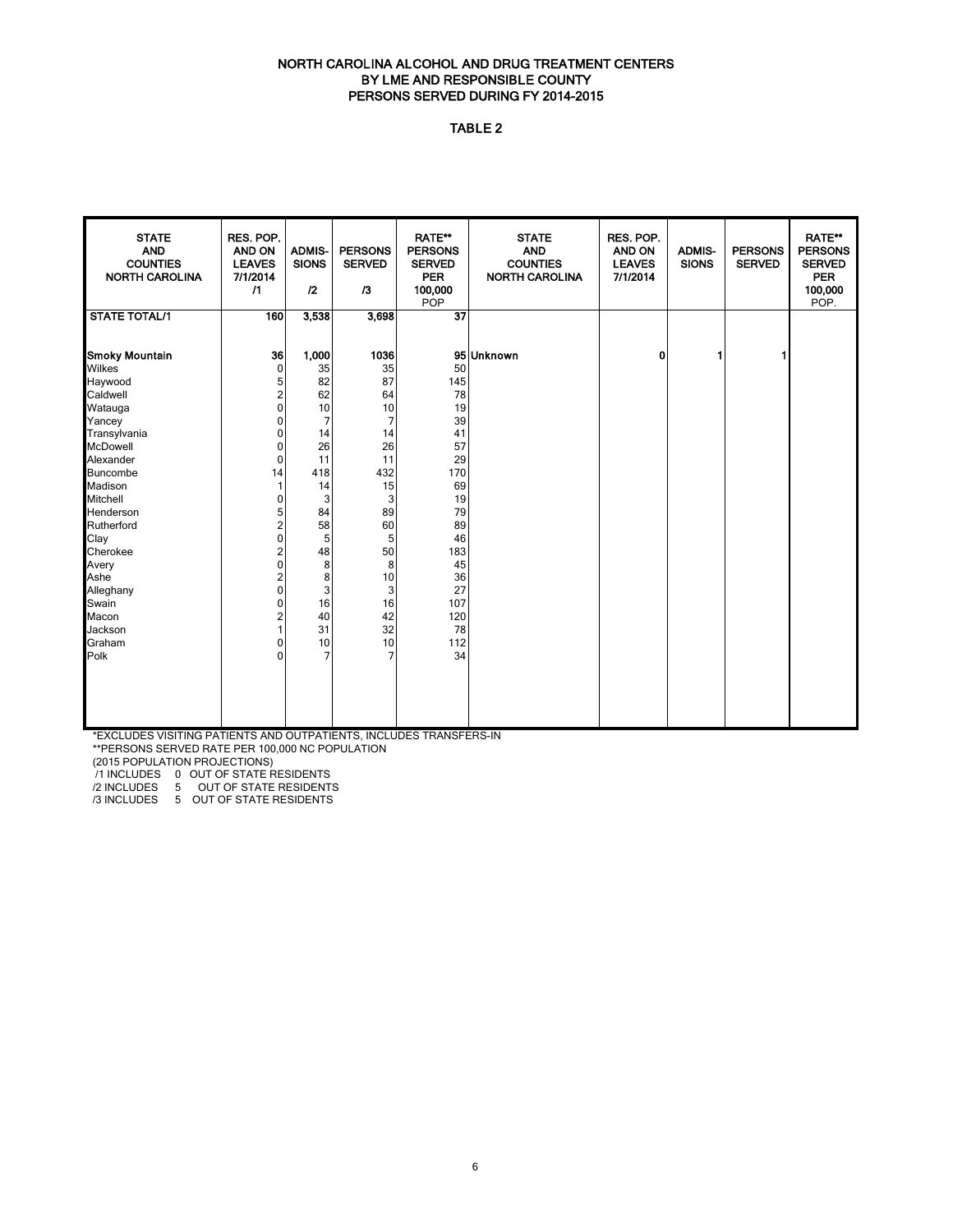## TABLE-3a

## PERSONS SERVED CHARACTERISTICS FY 2014-2015

## NORTH CAROLINA STATE ALCOHOL AND DRUG ABUSE TREATMENT CENTERS (ADATC's)

|                             | <b>Total</b> |                       | <b>JFK</b> |              | <b>WBJ</b>   |                       | <b>RJB</b>   |                       |
|-----------------------------|--------------|-----------------------|------------|--------------|--------------|-----------------------|--------------|-----------------------|
|                             |              |                       |            |              |              |                       |              |                       |
| <b>Total Persons Served</b> | PS           | $\frac{9}{6}$<br>100% | PS         | $\%$<br>100% | PS           | $\frac{1}{2}$<br>100% | PS           | $\frac{1}{2}$<br>100% |
|                             | 3,698        |                       | 1,285      |              | 1,102        |                       | 1,311        |                       |
| Age Group *                 |              |                       |            |              |              |                       |              |                       |
| $00 - 14$                   | 0            | 0.0                   | 0          | 0.0          | 0            | 0.0                   | 0            | 0.0                   |
| $15 - 17$                   | $\mathbf 0$  | 0.0                   | 0          | 0.0          | $\mathbf 0$  | 0.0                   | $\mathbf{0}$ | 0.0                   |
| 18-20                       | 93           | 2.5                   | 32         | 2.5          | 31           | 2.8                   | 30           | 2.3                   |
| $21 - 24$                   | 367          | 9.9                   | 150        | 11.7         | 106          | 9.6                   | 111          | 8.5                   |
| 25-34                       | 1,232        | 33.3                  | 458        | 35.6         | 405          | 36.8                  | 369          | 28.1                  |
| 35-44                       | 902          | 24.4                  | 314        | 24.4         | 257          | 23.3                  | 331          | 25.2                  |
| 45-54                       | 758          | 20.5                  | 236        | 18.4         | 213          | 19.3                  | 309          | 23.6                  |
| 55-64                       | 312          | 8.4                   | 90         | 7.0          | 75           | 6.8                   | 147          | 11.2                  |
| $65 +$                      | 34           | 0.9                   | 5          | 0.4          | 15           | 1.4                   | 14           | 1.1                   |
| Race                        |              |                       |            |              |              |                       |              |                       |
| Asian                       | 8            | 0.2                   | 1          | 0.1          | $\mathbf{1}$ | 0.1                   | 6            | 0.5                   |
| <b>Black</b>                | 703          | 19.0                  | 98         | 7.6          | 204          | 18.5                  | 401          | 30.6                  |
| Indian                      | 52           | 1.4                   | 16         | 1.2          | 25           | 2.3                   | 11           | 0.8                   |
| White                       | 2,910        | 78.7                  | 1,167      | 90.8         | 869          | 78.9                  | 874          | 66.7                  |
| Other/Unknown               | 25           | 0.7                   | 3          | 0.2          | 3            | 0.3                   | 19           | 1.4                   |
| <b>Sex</b>                  |              |                       |            |              |              |                       |              |                       |
| Female                      | 1,350        | 36.5                  | 461        | 35.9         | 458          | 41.6                  | 431          | 32.9                  |
| Male                        | 2,348        | 63.5                  | 824        | 64.1         | 644          | 58.4                  | 880          | 67.1                  |
| <b>Marital Status</b>       |              |                       |            |              |              |                       |              |                       |
| Married                     | 548          | 14.8                  | 212        | 16.5         | 165          | 15.0                  | 171          | 13.0                  |
| Separated                   | 255          | 6.9                   | 96         | 7.5          | 76           | 6.9                   | 83           | 6.3                   |
| Divorced                    | 645          | 17.4                  | 256        | 19.9         | 222          | 20.1                  | 167          | 12.7                  |
| Widowed                     | 74           | 2.0                   | 26         | 2.0          | 27           | 2.5                   | 21           | 1.6                   |
| Single                      | 2,155        | 58.3                  | 692        | 53.9         | 612          | 55.5                  | 851          | 64.9                  |
| Unknown                     | 21           | 0.6                   | 3          | 0.2          | 0            | 0.0                   | 18           | 1.4                   |
|                             |              |                       |            |              |              |                       |              |                       |

\* Age at Admission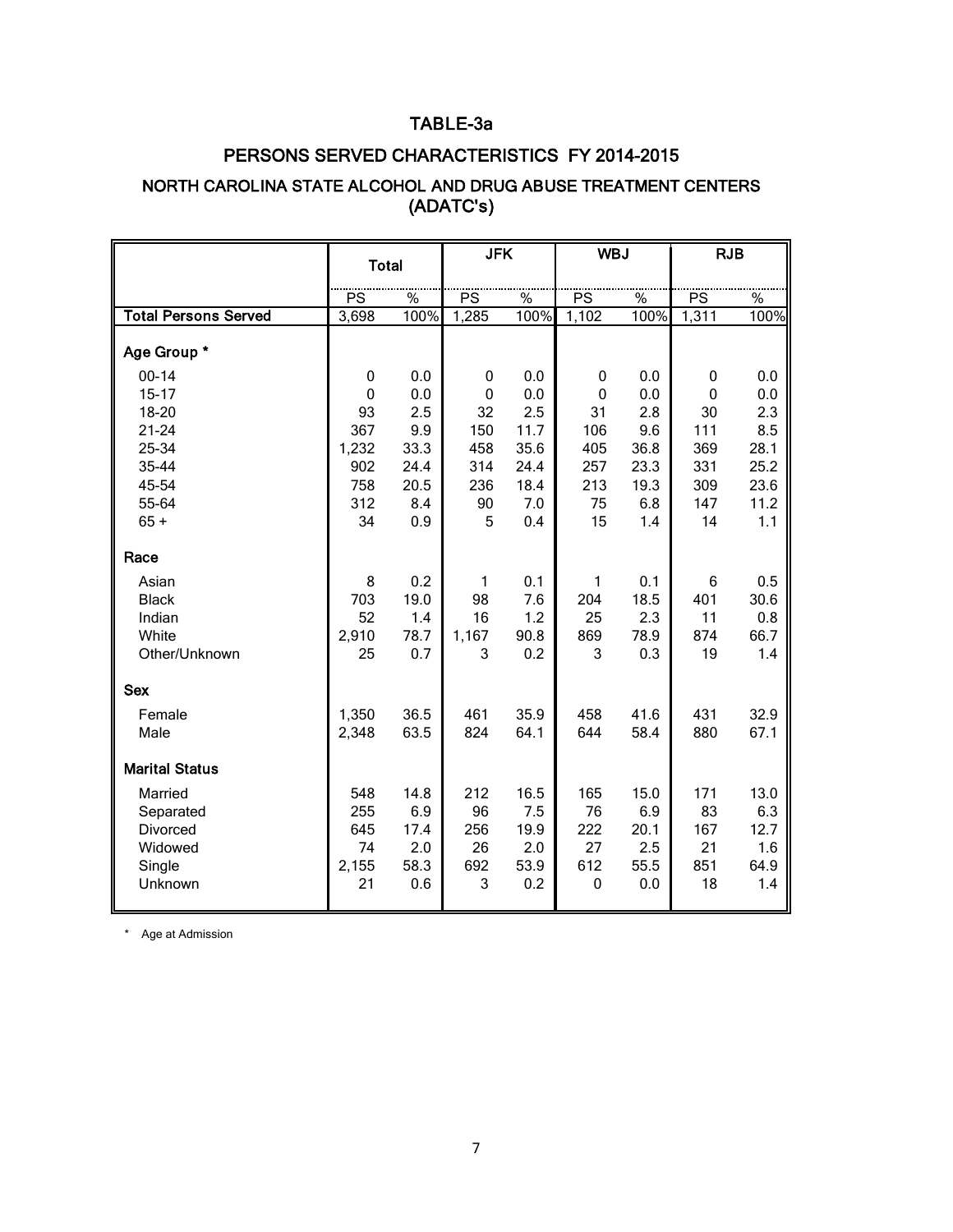# TABLE-3b

# PERSONS SERVED CHARACTERISTICS FY 2014-2015

# NORTH CAROLINA STATE ALCOHOL AND DRUG ABUSE TREATMENT CENTERS (ADATC's)

|                               | <b>Total</b> |               |             | <b>JFK</b>    |             | <b>WBJ</b>    | <b>RJB</b>     |               |
|-------------------------------|--------------|---------------|-------------|---------------|-------------|---------------|----------------|---------------|
|                               |              |               |             |               |             |               |                |               |
|                               | PS           | $\frac{1}{2}$ | PS          | $\frac{0}{2}$ | PS          | $\frac{1}{2}$ | PS             | $\frac{8}{6}$ |
| <b>Total Persons Served</b>   | 3,698        | 100%          | 1,285       | 100%          | 1,102       | 100%          | 1,311          | 100%          |
| <b>Employment Status</b>      |              |               |             |               |             |               |                |               |
| Full-time                     | 229          | 6.2           | 99          | 7.7           | 56          | 5.1           | 74             | 5.6           |
| Part-time                     | 82           | 2.2           | 46          | 3.6           | 21          | 1.9           | 15             | 1.1           |
| Not in Workforce              | 17           | 0.5           | 7           | 0.5           | 4           | 0.4           | 6              | 0.5           |
| <b>Armed Forces</b>           | $\Omega$     | 0.0           | 0           | 0.0           | 0           | 0.0           | $\mathbf 0$    | 0.0           |
| Migrant/Seasonal              | 0            | 0.0           | $\mathbf 0$ | 0.0           | 0           | 0.0           | $\mathbf 0$    | 0.0           |
| Other/Unknown                 | 170          | 4.6           | 44          | 3.4           | 10          | 0.9           | 116            | 8.8           |
| Unemployed                    | 3,200        | 86.5          | 1,089       | 84.7          | 1,011       | 91.7          | 1,100          | 83.9          |
| <b>Education</b>              |              |               |             |               |             |               |                |               |
| Kindergarten                  | $\Omega$     | 0.0           | 0           | 0.0           | $\mathbf 0$ | 0.0           | $\mathbf 0$    | 0.0           |
| 1st - 7th Grade               | 54           | 1.5           | 11          | 0.9           | 21          | 1.9           | 22             | 1.7           |
| 8th Grade                     | 136          | 3.7           | 32          | 2.5           | 54          | 4.9           | 50             | 3.8           |
| 9th - 11th Grade              | 716          | 19.4          | 193         | 15.0          | 215         | 19.5          | 308            | 23.5          |
| 12th Grade                    | 1,512        | 40.9          | 477         | 37.1          | 484         | 43.9          | 551            | 42.0          |
| Some College                  | $\mathbf{0}$ | 0.0           | 0           | 0.0           | $\mathbf 0$ | 0.0           | $\mathbf 0$    | 0.0           |
| Baccalaureate degree          | 168          | 4.5           | 63          | 4.9           | 47          | 4.3           | 58             | 4.4           |
| Post Graduate degree          | 13           | 0.4           | 11          | 0.9           | 0           | 0.0           | $\overline{2}$ | 0.2           |
| Post Bachelor's degree        | $\Omega$     | 0.0           | $\mathbf 0$ | 0.0           | $\Omega$    | 0.0           | $\mathbf{0}$   | 0.0           |
| <b>GED</b>                    | 536          | 14.5          | 166         | 12.9          | 212         | 19.2          | 158            | 12.1          |
| Associate degree              | 225          | 6.1           | 80          | 6.2           | 62          | 5.6           | 83             | 6.3           |
| <b>Technical Trade School</b> | 23           | 0.6           | 5           | 0.4           | 4           | 0.4           | 14             | 1.1           |
| <b>Special Education</b>      | 1            | 0.0           | 0           | 0.0           | 0           | 0.0           | 1              | 0.1           |
| None, never attended school   | 1            | 0.0           | 1           | 0.1           | $\mathbf 0$ | 0.0           | $\mathbf 0$    | 0.0           |
| Unknown                       | 313          | 8.5           | 246         | 19.1          | 3           | 0.3           | 64             | 4.9           |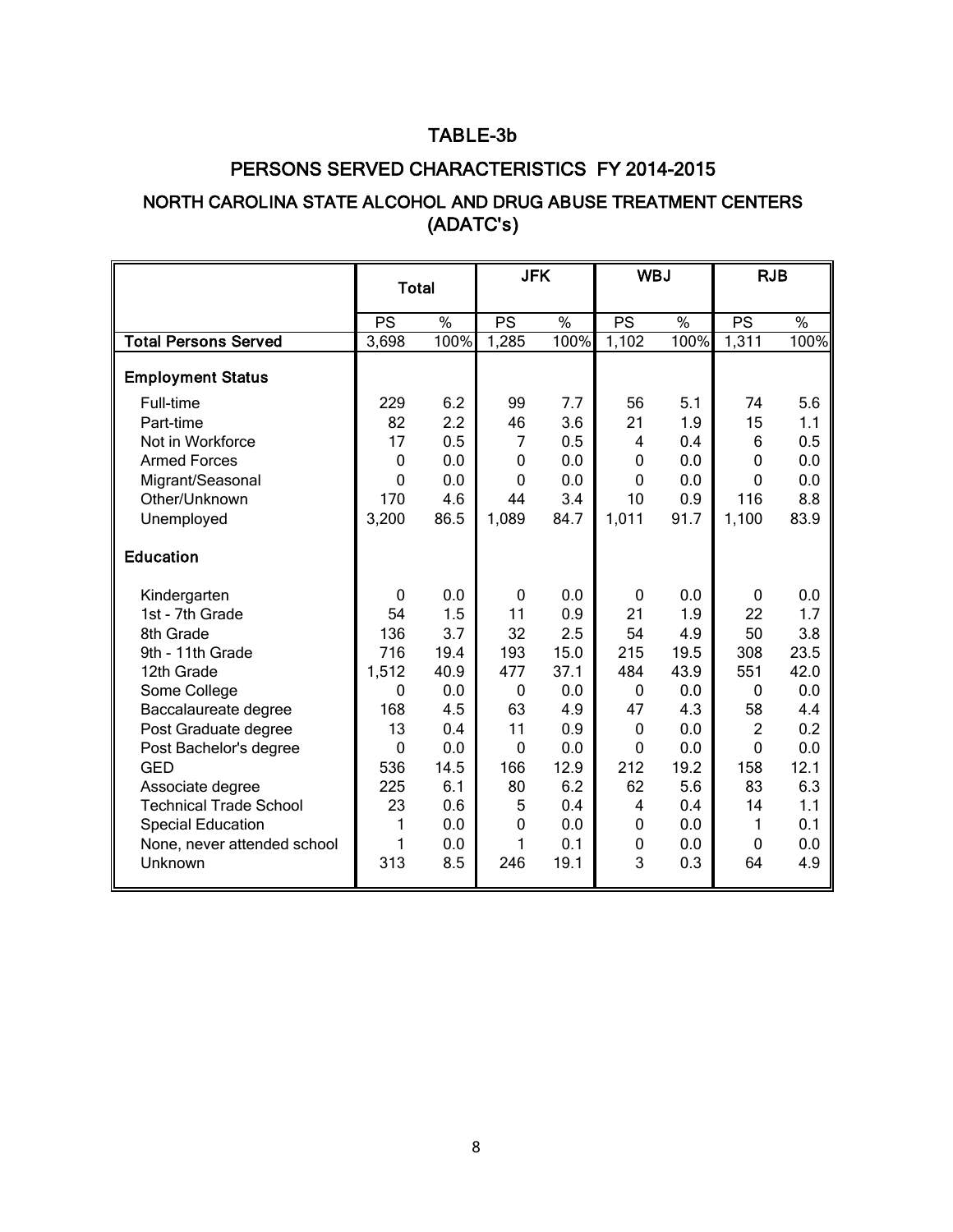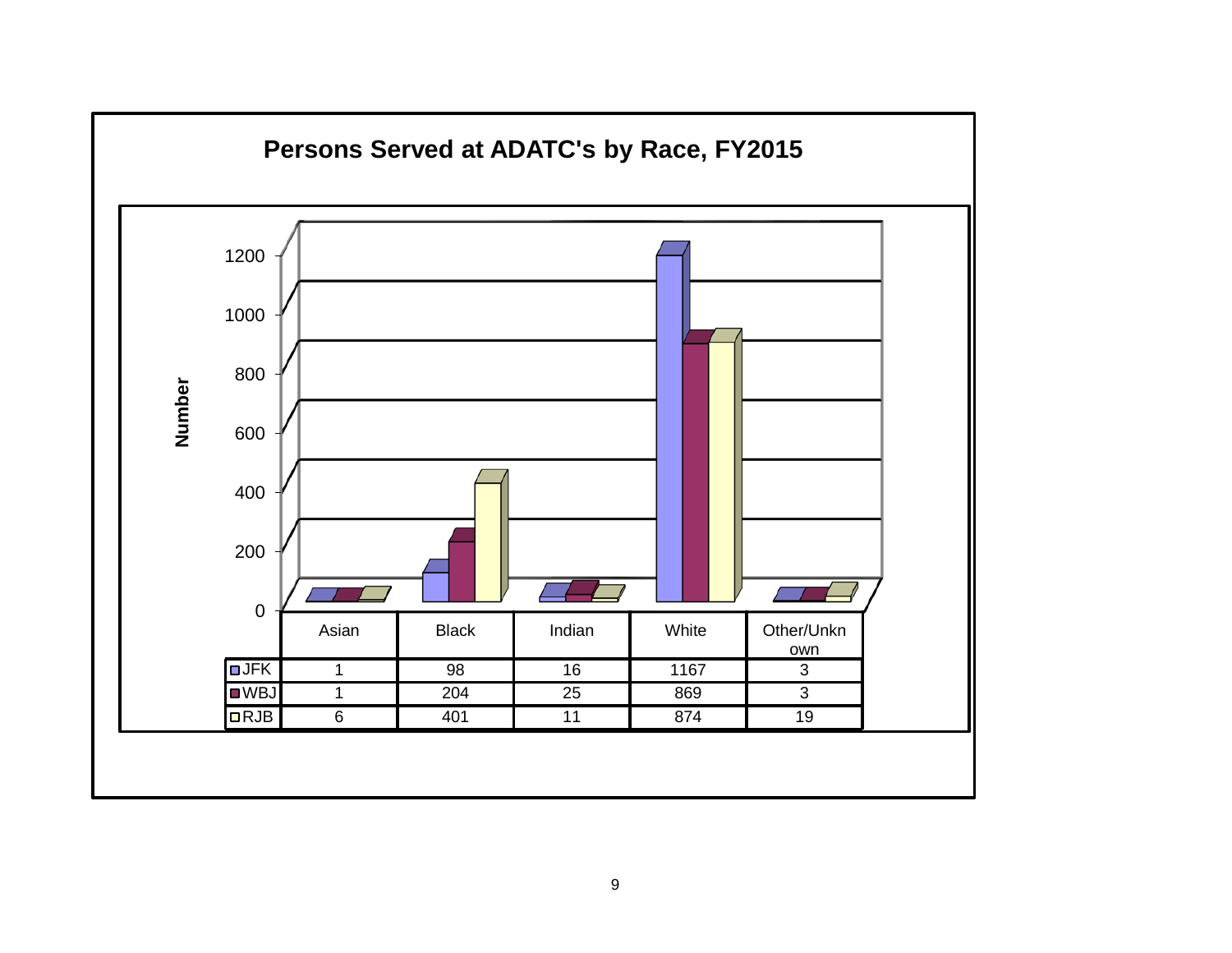#### TABLE-3c

#### PERSONS SERVED CHARACTERISTICS FY 2014-2015

#### NORTH CAROLINA STATE ALCOHOL AND DRUG ABUSE TREATMENT CENTERS (ADATC's)

|                                                                                                                                                                                    | <b>Total</b>                                                        |                                                                              |                                                                                                        | <b>JFK</b>                                                                   |                                                                  | <b>WBJ</b>                                                                   |                                                                                  | <b>RJB</b>                                                                  |  |
|------------------------------------------------------------------------------------------------------------------------------------------------------------------------------------|---------------------------------------------------------------------|------------------------------------------------------------------------------|--------------------------------------------------------------------------------------------------------|------------------------------------------------------------------------------|------------------------------------------------------------------|------------------------------------------------------------------------------|----------------------------------------------------------------------------------|-----------------------------------------------------------------------------|--|
|                                                                                                                                                                                    | PS                                                                  | $\%$                                                                         | PS                                                                                                     | $\frac{0}{0}$                                                                | $\overline{\mathsf{PS}}$                                         | $\frac{0}{2}$                                                                | PS                                                                               | $\frac{0}{2}$                                                               |  |
| <b>Total Persons Served</b>                                                                                                                                                        | 3,698                                                               | 100%                                                                         | 1,285                                                                                                  | 100%                                                                         | 1,102                                                            | 100%                                                                         | 1,311                                                                            | 100%                                                                        |  |
| <b>Special Populations</b>                                                                                                                                                         |                                                                     |                                                                              |                                                                                                        |                                                                              |                                                                  |                                                                              |                                                                                  |                                                                             |  |
| Injection Drug Users *<br>All Other Persons Served                                                                                                                                 | 738<br>2,960                                                        | 20.0<br>80.0                                                                 | 351<br>934                                                                                             | 27.3<br>72.7                                                                 | 220<br>882                                                       | 20.0<br>80.0                                                                 | 167<br>1,144                                                                     | 12.7<br>87.3                                                                |  |
| Pregnant Women<br>All Other Women<br>Men                                                                                                                                           | 93<br>1,257<br>2,348                                                | 2.5<br>34.0<br>63.5                                                          | 6<br>455<br>824                                                                                        | 0.5<br>35.4<br>64.1                                                          | 87<br>371<br>644                                                 | 7.9<br>33.7<br>58.4                                                          | $\mathbf{0}$<br>431<br>880                                                       | 0.0<br>32.9<br>67.1                                                         |  |
| Commitment                                                                                                                                                                         |                                                                     |                                                                              |                                                                                                        |                                                                              |                                                                  |                                                                              |                                                                                  |                                                                             |  |
| Voluntary<br>Involuntary<br>Emergency                                                                                                                                              | 2,871<br>827<br>$\Omega$                                            | 77.6<br>22.4<br>0.0                                                          | 1,210<br>75<br>$\mathbf{0}$                                                                            | 94.2<br>5.8<br>0.0                                                           | 629<br>473<br>$\mathbf{0}$                                       | 57.1<br>42.9<br>0.0                                                          | 1,032<br>279<br>$\mathbf{0}$                                                     | 78.7<br>21.3<br>0.0                                                         |  |
| Diagnosis **                                                                                                                                                                       |                                                                     |                                                                              |                                                                                                        |                                                                              |                                                                  |                                                                              |                                                                                  |                                                                             |  |
| <b>Alcohol Abuse</b><br>Drug Abuse<br>Schizophrenic<br>Schizoaffective<br>Bipolar<br>Dysthymia<br>Adjustment<br>Personality & Other<br><b>Major Depression</b><br>Other<br>Unknown | 958<br>1,713<br>14<br>20<br>112<br>23<br>25<br>4<br>327<br>493<br>9 | 25.9<br>46.3<br>0.4<br>0.5<br>3.0<br>0.6<br>0.7<br>0.1<br>8.8<br>13.3<br>0.2 | 320<br>712<br>$\overline{2}$<br>1<br>$\mathbf 0$<br>1<br>$\mathbf{0}$<br>0<br>$\mathbf{0}$<br>246<br>3 | 24.9<br>55.4<br>0.2<br>0.1<br>0.0<br>0.1<br>0.0<br>0.0<br>0.0<br>19.1<br>0.2 | 82<br>275<br>10<br>19<br>108<br>21<br>23<br>4<br>320<br>237<br>3 | 7.4<br>25.0<br>0.9<br>1.7<br>9.8<br>1.9<br>2.1<br>0.4<br>29.0<br>21.5<br>0.3 | 556<br>726<br>2<br>$\mathbf{0}$<br>4<br>1<br>$\overline{2}$<br>0<br>7<br>10<br>3 | 42.4<br>55.4<br>0.2<br>0.0<br>0.3<br>0.1<br>0.2<br>0.0<br>0.5<br>0.8<br>0.2 |  |
| <b>Ethnic Origin</b>                                                                                                                                                               |                                                                     |                                                                              |                                                                                                        |                                                                              |                                                                  |                                                                              |                                                                                  |                                                                             |  |
| Hispanic Mex/Amer.<br>Hispanic Puerto/Ric<br>Hispanic Cuban<br>Hispanic Other<br>Not of Hispanic Orig.                                                                             | 18<br>8<br>$\overline{2}$<br>3<br>3,667                             | 0.5<br>0.2<br>0.1<br>0.1<br>99.2                                             | 4<br>$\mathbf 0$<br>1<br>3<br>1,277                                                                    | 0.3<br>0.0<br>0.1<br>0.2<br>99.4                                             | 5<br>1<br>$\mathbf 0$<br>$\mathbf{0}$<br>1,096                   | 0.5<br>0.1<br>0.0<br>0.0<br>99.5                                             | 9<br>7<br>1<br>0<br>1,294                                                        | 0.7<br>0.5<br>0.1<br>0.0<br>98.7                                            |  |

\* Any reported injection drug use during the month prior to admission.

\*\*Based on Principle Diagnosis (occasioning the admission)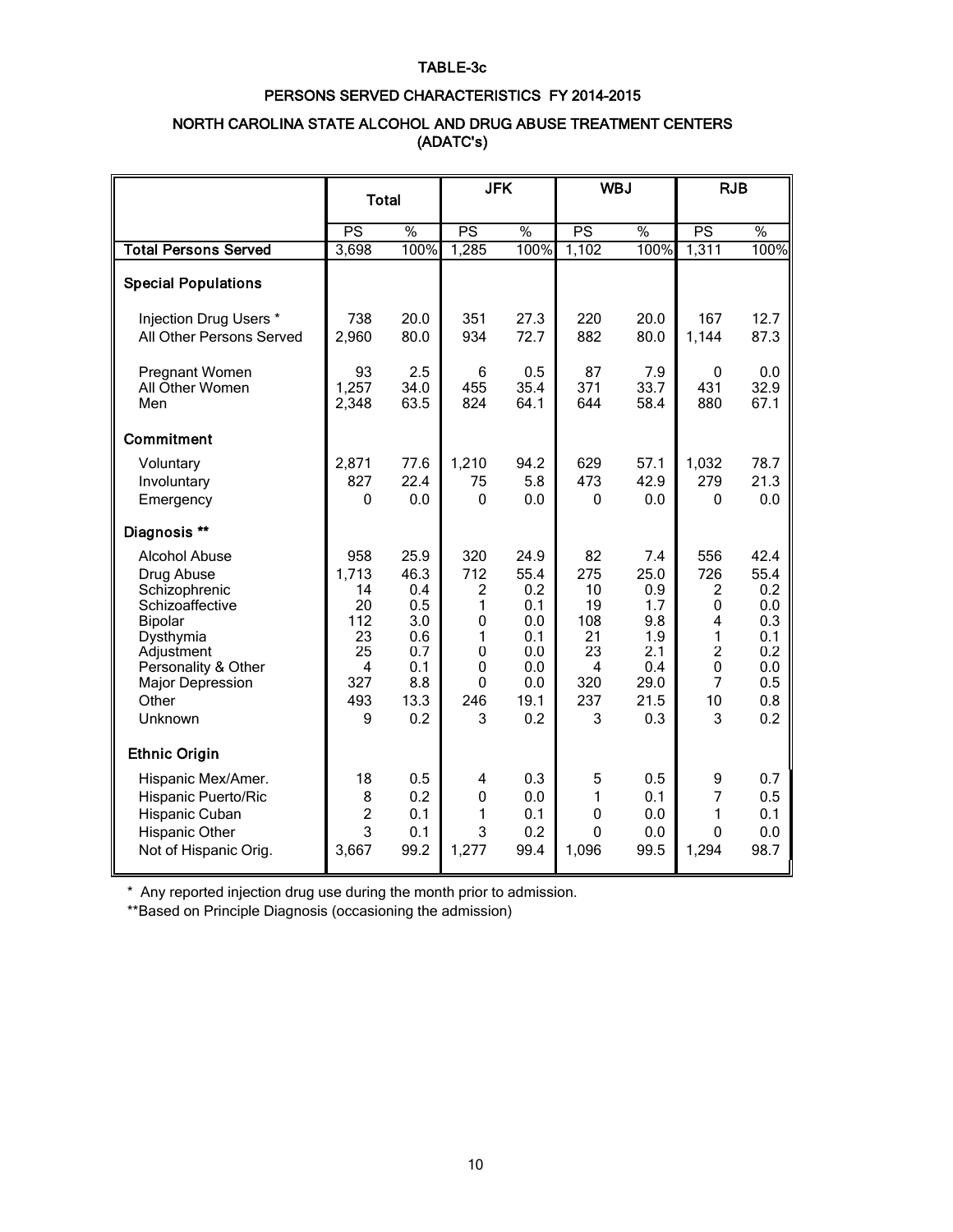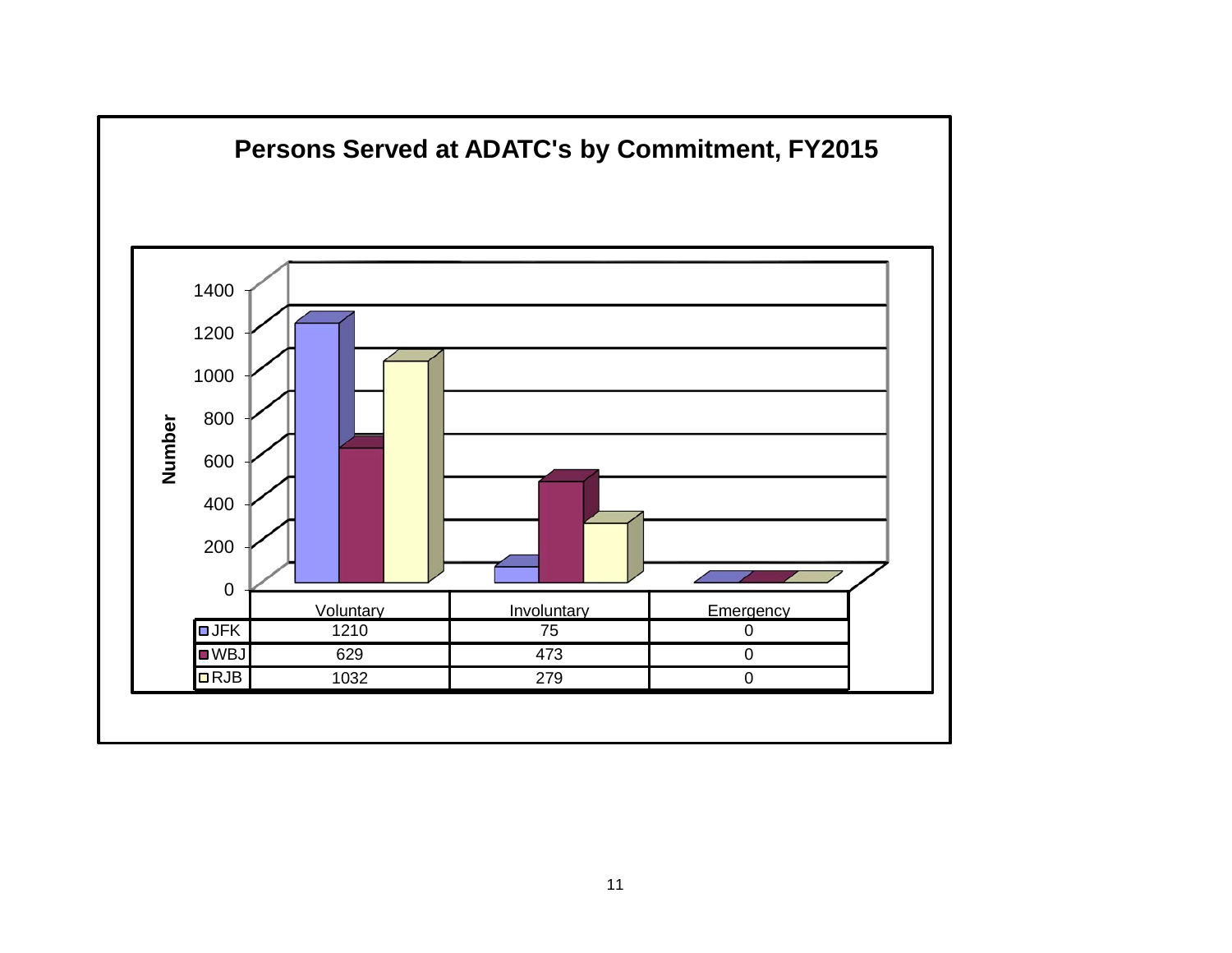# TABLE 4

# TRENDS OF MAJOR SERVICE INDICATORS, FY'S 06-15

## NORTH CAROLINA STATE ALCOHOL AND DRUG ABUSE TREATMENT CENTERS (ADATC'S)

| Service Indicators                                                                                                         | <b>FY06</b>             | <b>FY07</b>                 | <b>FY08</b>                  | <b>FY09</b>                    | <b>FY10</b>                             | <b>FY11</b>             | <b>FY12</b>                  | <b>FY13</b>            | <b>FY14</b>                 | <b>FY15</b>                    |
|----------------------------------------------------------------------------------------------------------------------------|-------------------------|-----------------------------|------------------------------|--------------------------------|-----------------------------------------|-------------------------|------------------------------|------------------------|-----------------------------|--------------------------------|
| Book Pop. July 1                                                                                                           | 148                     | 117                         | 166                          | 261                            | 182                                     | 184                     | 207                          | 207                    | 202                         | 160                            |
| <b>Admissions</b>                                                                                                          | 3855                    | 3616                        | 4118                         | 4429                           | 4301                                    | 4406                    | 4058                         | 4136                   | 3847                        | 3538                           |
| <b>Persons Served</b>                                                                                                      | 4003                    | 3733                        | 4284                         | 4812                           | 4483                                    | 4590                    | 4265                         | 4343                   | 4049                        | 3698                           |
| <b>Total Discharges</b><br><b>Direct Discharges</b><br><b>Indirect Discharges</b><br><b>Deaths</b><br><b>Transfers Out</b> | 3886<br>3874<br>11<br>0 | 3567<br>3552<br>7<br>0<br>8 | 4133<br>4117<br>3<br>0<br>13 | 4628<br>4408<br>11<br>0<br>209 | 4298<br>4211<br>10<br>$\mathbf 0$<br>77 | 4380<br>4364<br>3<br>12 | 4054<br>4040<br>11<br>0<br>3 | 4144<br>4134<br>0<br>3 | 3878<br>3868<br>4<br>0<br>6 | 3583<br>3578<br>2 <br>ΩI<br>31 |
| <b>Average Daily Pop.</b>                                                                                                  | 135                     | 140                         | 166                          | 192                            | 194                                     | 194                     | 192                          | 190                    | 190                         | 135                            |
| Book Pop. June 30                                                                                                          | 117                     | 166                         | 151                          | 184                            | 185                                     | 210                     | 211                          | 199                    | 171                         | 115                            |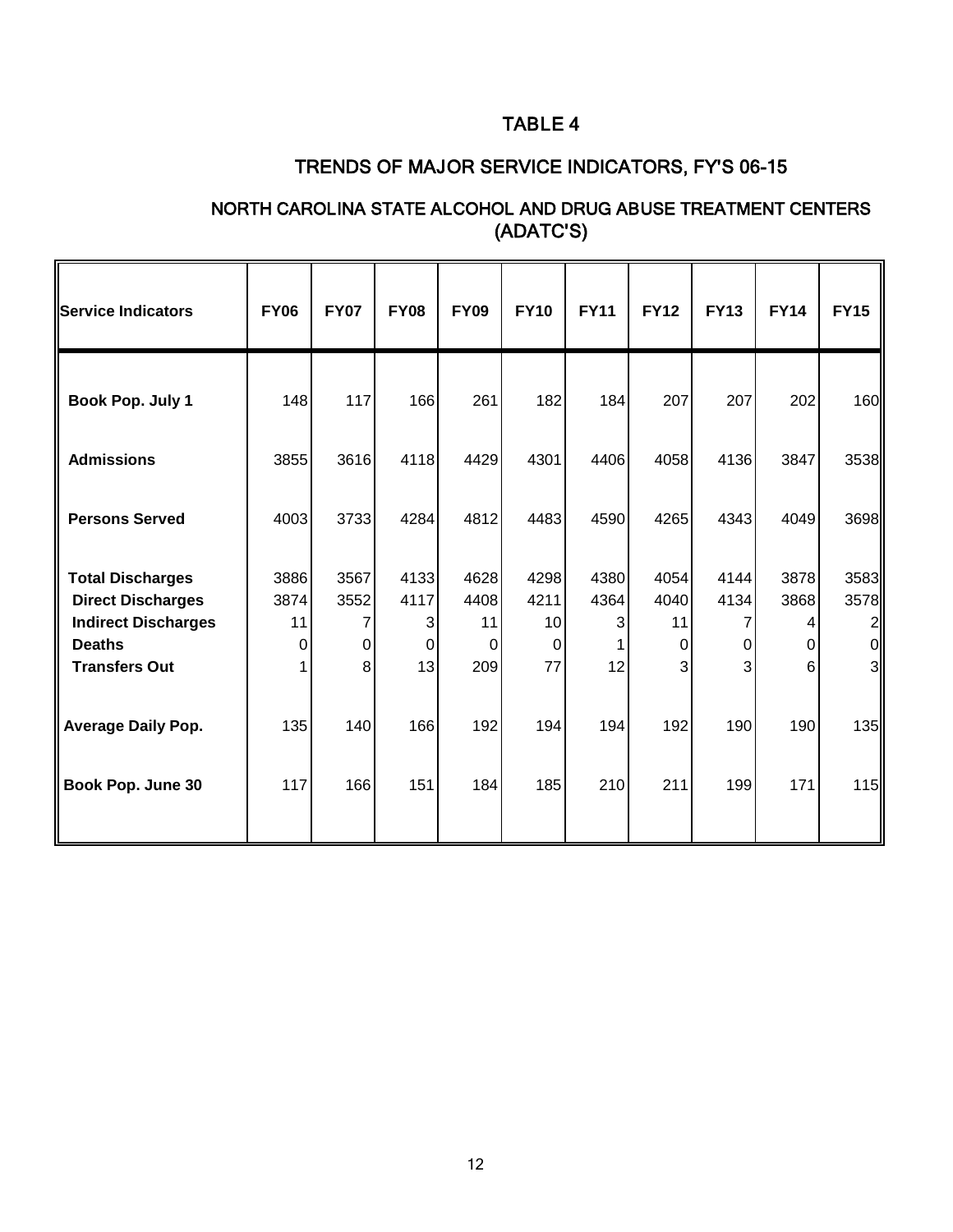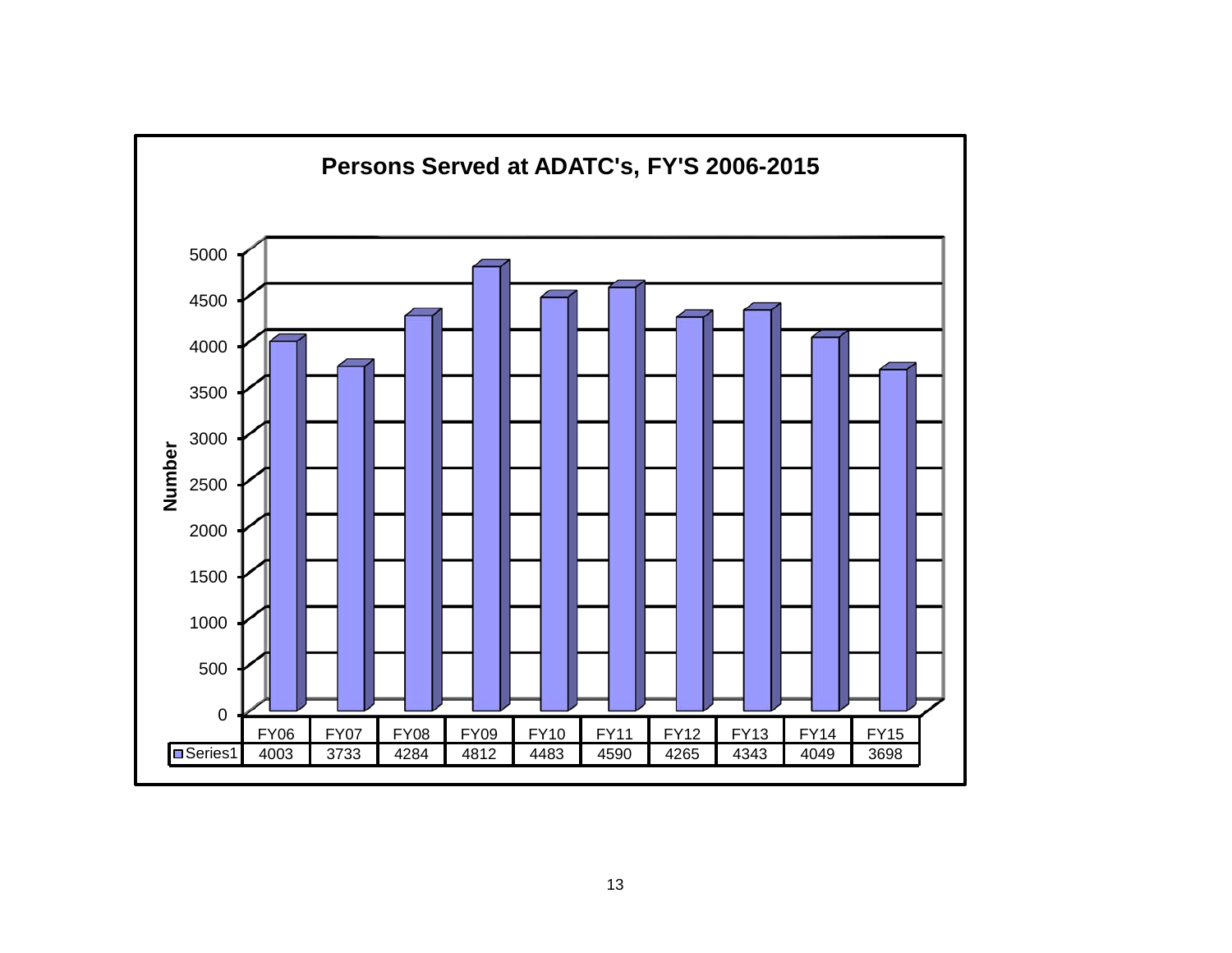### TABLE 5

#### DAYS IN ADATC & AVERAGE LENGTH OF STAY FOR DISCHARGES, FY15

|                         | <b>Total</b> |        |       | <b>JFK</b> | <b>WBJ</b> |        | <b>RJB</b> |        |  |  |  |
|-------------------------|--------------|--------|-------|------------|------------|--------|------------|--------|--|--|--|
| Days in ADATC           | N            | %      | N     | %          | N          | %      | N          | %      |  |  |  |
| 1 - 7 Days              | 836          | 23.3%  | 333   | 26.6%      | 239        | 22.4%  | 264        | 20.8%  |  |  |  |
| 8 - 14 Days             | 1,407        | 39.3%  | 339   | 27.1%      | 626        | 58.8%  | 442        | 34.9%  |  |  |  |
| 15 - 21 Days            | 888          | 24.8%  | 288   | 23.0%      | 140        | 13.1%  | 460        | 36.3%  |  |  |  |
| 22 - 28 Days            | 285          | 8.0%   | 180   | 14.4%      | 30         | 2.8%   | 75         | 5.9%   |  |  |  |
| 29 Days                 | 27           | 0.8%   | 16    | 1.3%       | 4          | 0.4%   |            | 0.6%   |  |  |  |
| 30 - 35 Days            | 72           | 2.0%   | 58    | 4.6%       | 5          | 0.5%   | 9          | 0.7%   |  |  |  |
| 36 - 42 Days            | 32           | 0.9%   | 21    | 1.7%       | 5          | 0.5%   | 6          | 0.5%   |  |  |  |
| 43 - 50 Days            | 17           | 0.5%   | 10    | 0.8%       | 5          | 0.5%   | 2          | 0.2%   |  |  |  |
| Over 50 Days            | 19           | 0.5%   | 6     | 0.5%       | 11         | 1.0%   | 2          | 0.2%   |  |  |  |
| <b>Total Discharges</b> | 3,583        | 100.0% | 1,251 | 100.0%     | 1,065      | 100.0% | 1,267      | 100.0% |  |  |  |
| <b>Total Days</b>       | 51,227       |        |       | 19,909     |            | 13,162 | 18,156     |        |  |  |  |
| Avg. Length of Stay     | 14.30        |        | 15.91 |            |            | 12.36  |            | 14.33  |  |  |  |

# NORTH CAROLINA STATE ALCOHOL AND DRUG ABUSE TREATMENT CENTERS (ADATC'S)

Note:

\* Discharge data was available for all persons served in FY15

\* Length of Stay is calculated by subtracting Admission Date from Discharge Date

\* Note that we have not adjusted for leave days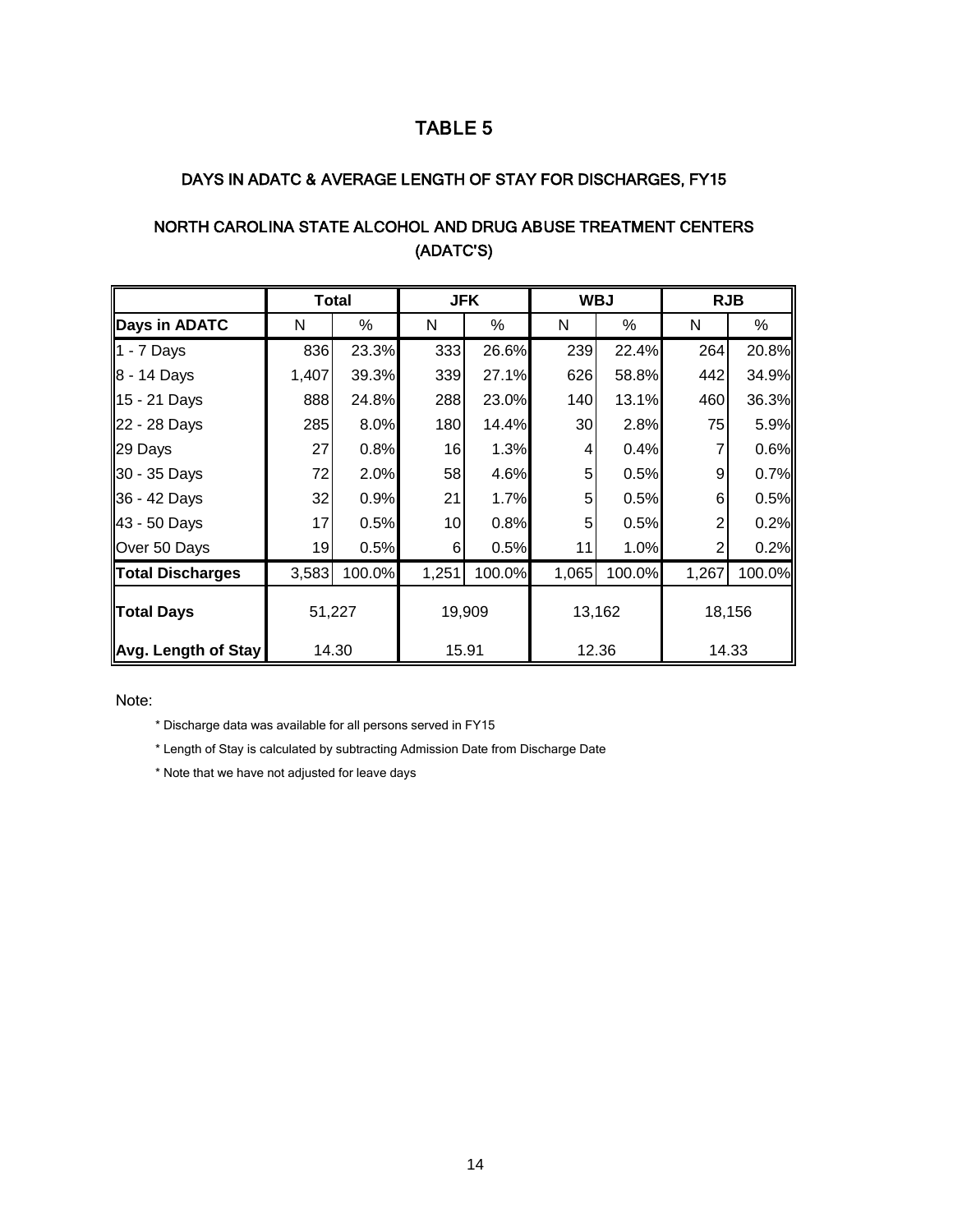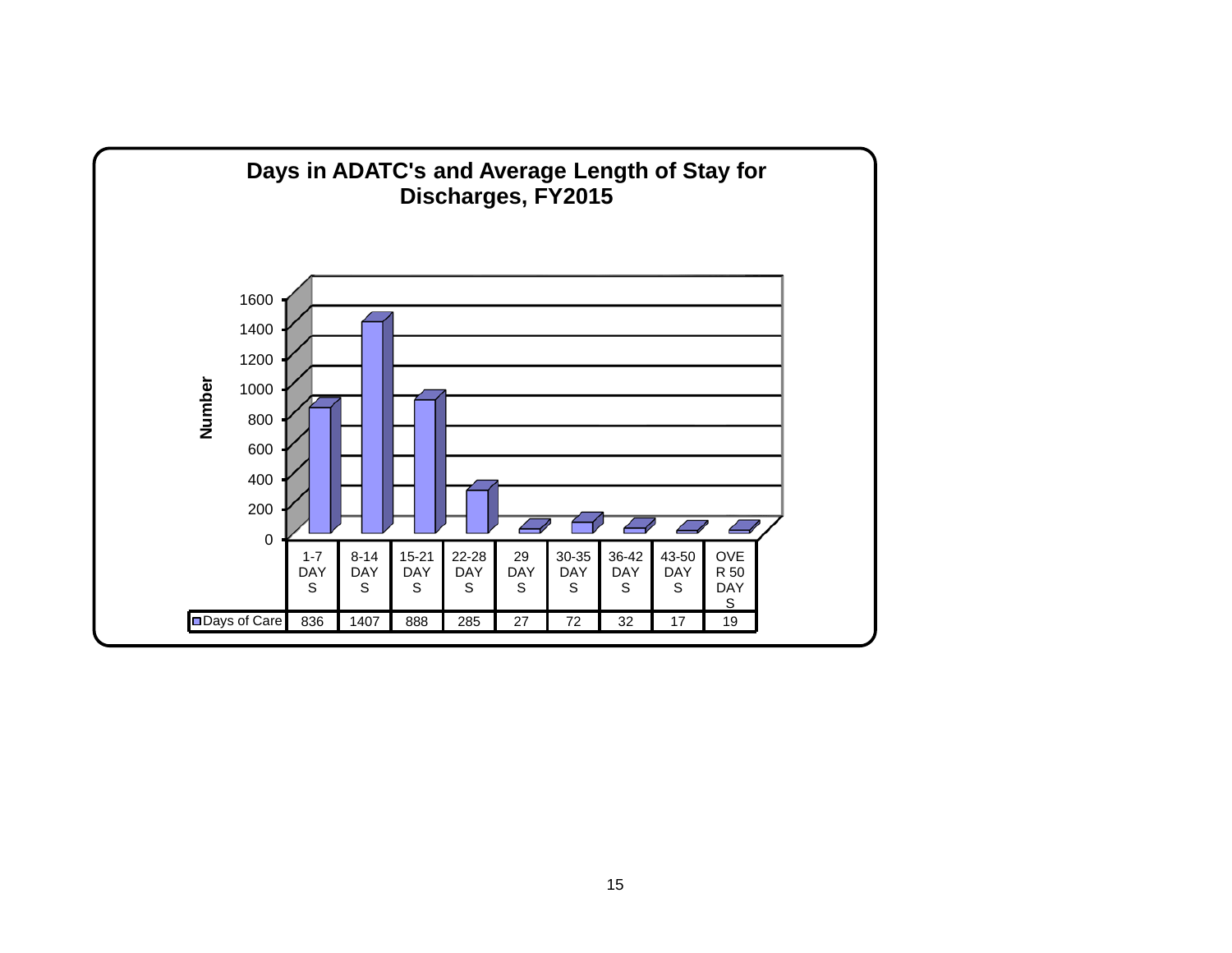# TABLE-6

## REPORTED PRIMARY SUBSTANCE OF ABUSE, FY15

# NORTH CAROLINA STATE ALCOHOL AND DRUG ABUSE TREATMENT CENTERS (ADATC's)

|                |       | <b>JFK</b>   |                |                |       | <b>RJB</b>     |         |  |
|----------------|-------|--------------|----------------|----------------|-------|----------------|---------|--|
| N              | %     | N            | %              | N              | %     | N              | %       |  |
| 1,456          | 44.1  | 504          | 42.7           | 454            | 45.0  | 498            | 44.9    |  |
| 358            | 10.9  | 65           | 5.5            | 97             | 9.6   | 196            | 17.7    |  |
| 72             | 2.2   | 25           | 2.1            | 12             | 1.2   | 35             | 3.2     |  |
| 430            | 13.0  | 114          | 9.7            | 218            | 21.6  | 98             | 8.8     |  |
| 4              | 0.1   | 2            | 0.2            | 1              | 0.1   | 1              | 0.1     |  |
| 747            | 22.6  | 334          | 28.3           | 181            | 17.9  | 232            | 20.9    |  |
| 2              | 0.1   | 0            | 0.0            |                | 0.1   | 1              | 0.1     |  |
| 3              | 0.1   | $\Omega$     | 0.0            | 1              | 0.1   | $\overline{2}$ | 0.2     |  |
| 129            | 3.9   | 107          | 9.1            | 11             | 1.1   | 11             | 1.0     |  |
| 12             | 0.4   |              | 0.1            | 1              | 0.1   | 10             | 0.9     |  |
| 5              | 0.2   | 3            | 0.3            | $\overline{2}$ | 0.2   | 0              | 0.0     |  |
| 58             | 1.8   | 21           | 1.8            | 28             | 2.8   | 9              | 0.8     |  |
| $\mathbf{0}$   | 0.0   | $\mathbf{0}$ | 0.0            | 0              | 0.0   | 0              | 0.0     |  |
| $\Omega$       | 0.0   | 0            | 0.0            | 0              | 0.0   | $\Omega$       | $0.0\,$ |  |
| 20             | 0.6   |              | 0.1            | 3              | 0.3   | 16             | 1.4     |  |
| $\mathbf{0}$   | 0.0   | 0            | 0.0            | 0              | 0.0   | 0              | 0.0     |  |
|                | 0.0   | 0            | 0.0            | 0              | 0.0   | 1              | 0.1     |  |
| $\overline{2}$ | 0.1   |              | 0.2            | 0              | 0.0   | 0              | 0.0     |  |
| 3,299          | 100.0 | 1,179        | 100.0          | 1,010          | 100.0 | 1,110          | 100.0   |  |
| 399            | 10.8  | 106          | 8.2            | 92             | 8.3   | 201            | 15.3    |  |
| 3,698          |       | 1,285        |                | 1,102          |       | 1,311          |         |  |
|                |       | <b>Total</b> | $\overline{c}$ |                |       | <b>WBJ</b>     |         |  |